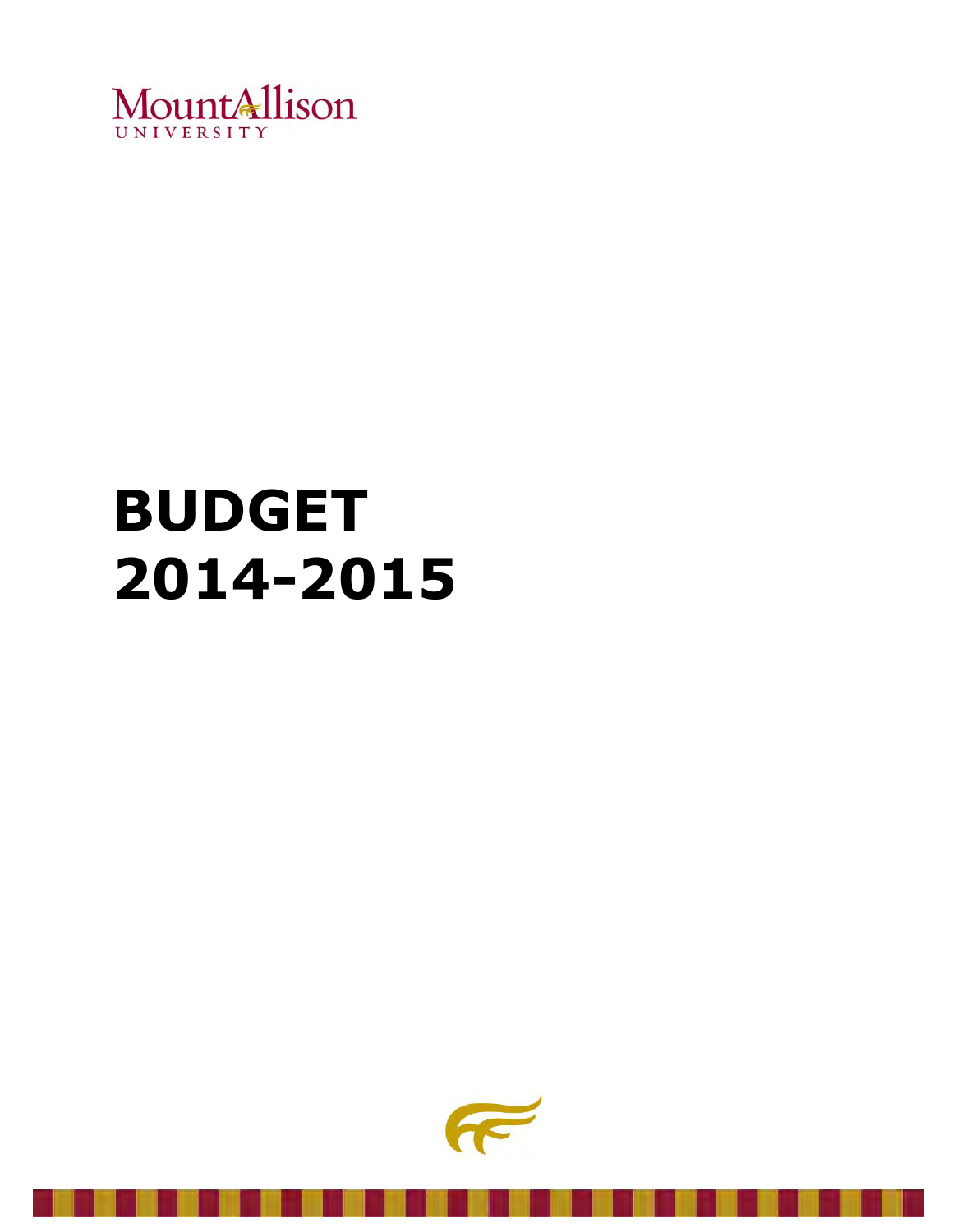### **Table of Contents**

| <b>Section 1: General Operating Fund Budget</b>                        |
|------------------------------------------------------------------------|
|                                                                        |
|                                                                        |
|                                                                        |
|                                                                        |
|                                                                        |
| <b>Section 2: Ancillary Operations Fund Budget</b>                     |
|                                                                        |
|                                                                        |
|                                                                        |
| <b>Section 3 - Endowment Fund</b>                                      |
| Table 3 - Schedule of Funds Available and Planned Expenditures11       |
|                                                                        |
|                                                                        |
| <b>Section 4 - Special Program Operating Fund</b>                      |
|                                                                        |
| <b>Section 5 - Appendices</b>                                          |
|                                                                        |
| Chart - MPHEC 2013-14 undergraduate Arts and Sciences Tuition Fees and |
| Chart - MPHEC 2013-14 undergraduate Ancillary and Residence Fees17     |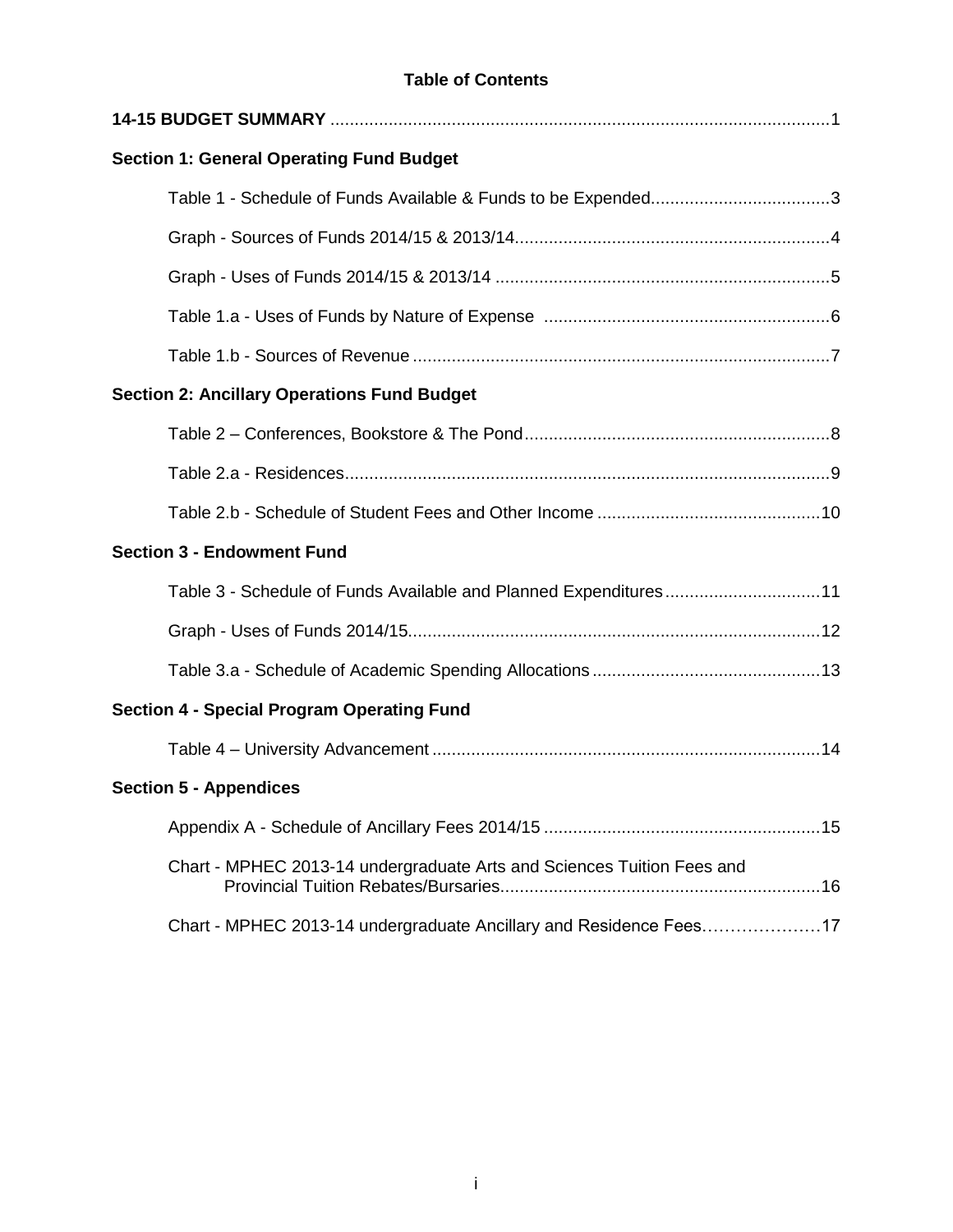### OPERATING BUDGET

#### Revenues & Interfund Transfers

- Government Grant
	- Provincial funding for the university system has increased by 2%. Mount Allison's provincial funding increased by \$705,000 due to changes to enrollment.
- Tuition and student fee revenue has increased by \$438,000 over the 13-14 budget.
	- Based on 2371 students paying full-time fees on average over both terms, a decrease of over 100 students from the 13-14 budget.
	- $-$  750 first year students as of October 1<sup>st</sup>, 2014 compared to 676 in 2013-14.
	- Tuition for Canadian students increased by 3% to \$7,462.
	- The differential for international students increased from 2.1 to 2.2 times domestic tuition.
	- Fitness Centre fee is increasing to \$100.
	- A new technology fee of \$50.
	- A new lab fee for science labs of \$25 per lab.
	- Various increases to service fees (see table 1b).
- Other tuition fee revenue has been reduced to reflect projected decreased activity in Spring/Summer and correspondence programs.
- Specific revenue restricted for chairs, professorships, and academic salaries has decreased by \$213,000.
- Grant revenue received for Canada Research Chairs reduced by \$183,000.

#### Expenses

- Decrease in part-time instructors in Spring/Summer and Correspondence programs.
- Two fewer Tier 2 Canada Research Chairs as a result of a reallocation exercise conducted by the CRC Secretariat in Ottawa.
- Academic salary scale increases are to be determined in the arbitration process that has been negotiated with MAFA. The budget is based on the last offer of Mount Allison.
- Support salaries increased by \$322,000 taking into account the negotiated settlement with CUPE Local 3433.
- Custodial services will be reduced.
- Benefit expenses decreased by \$72,000.
- Utilities increased by \$500,000. \$120,000 of this is due to increases in electricity costs with the remaining \$380,000 due to increases in natural gas prices.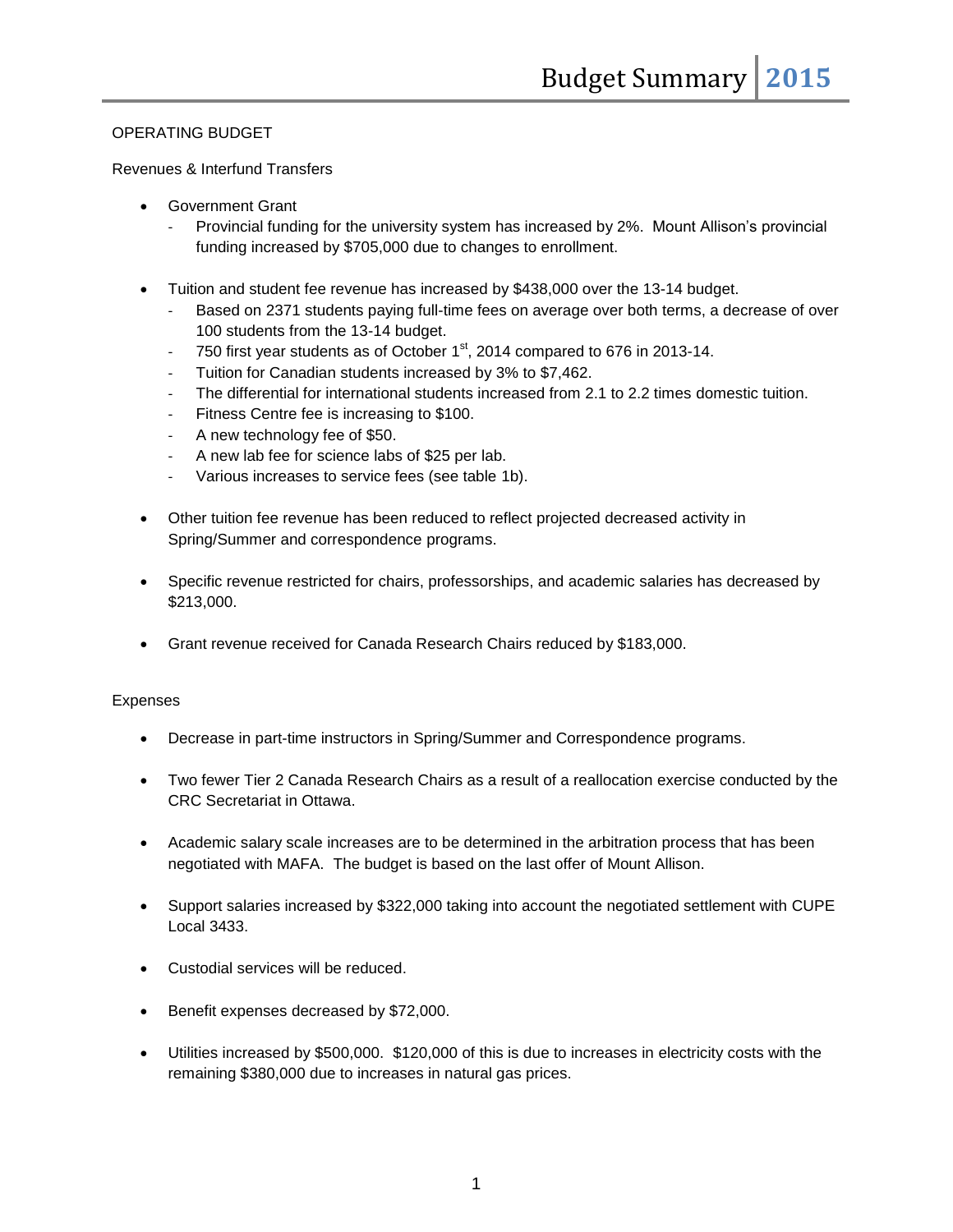- Alterations, renovations and equipment are budgeted according to policy. The green budget has been eliminated.
- Total financial aid increased slightly to \$2.59M. Financial aid support from the Operating budget has decreased by \$100,000 but this is offset by an increase in endowment funding of \$112,000. The scholarship program remains unchanged from 13-14.
- Non-discretionary items have been adjusted based on 13-14 projections and inflationary expectations.

#### ANCILLARY BUDGET

- Budget is based on 1048 students, an increase of 115 over the 933 actual students in 2013-14.
- Accommodation fees increased by 5%.
- Meal plan fees increased by 3%.
- Major renovation projects for residences include Bigelow interior and Hunton exterior.
- Gross margin on textbooks increased from 20% to 22%. Textbook sales budget reduced by \$80,000.

#### ENDOWMENT BUDGET

- Total spending allocation increased by 6.3% to \$5.34M.
- Funds available for academic departments increased by \$104,000 to \$1.64M.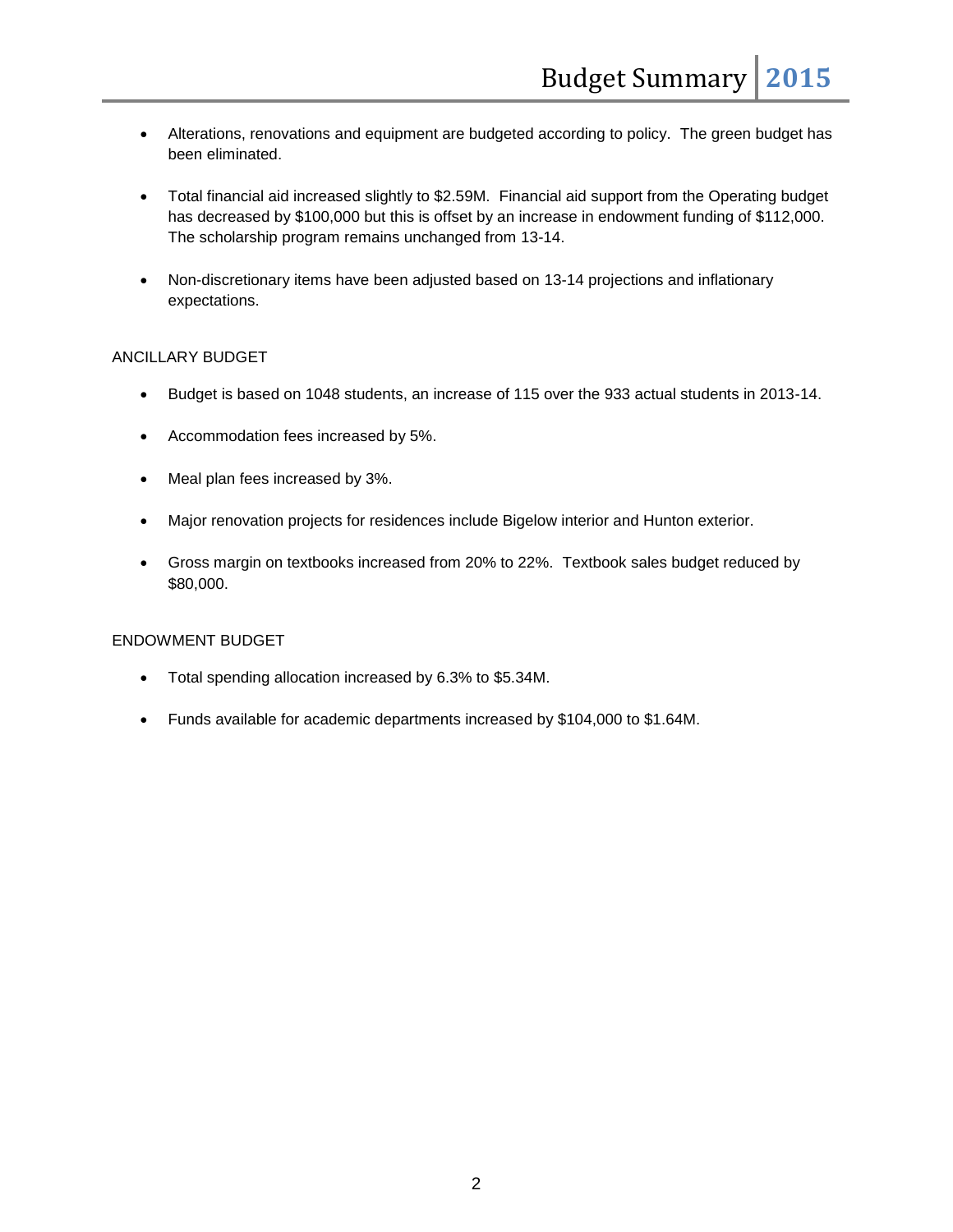# Section 1 General Operating Fund Budget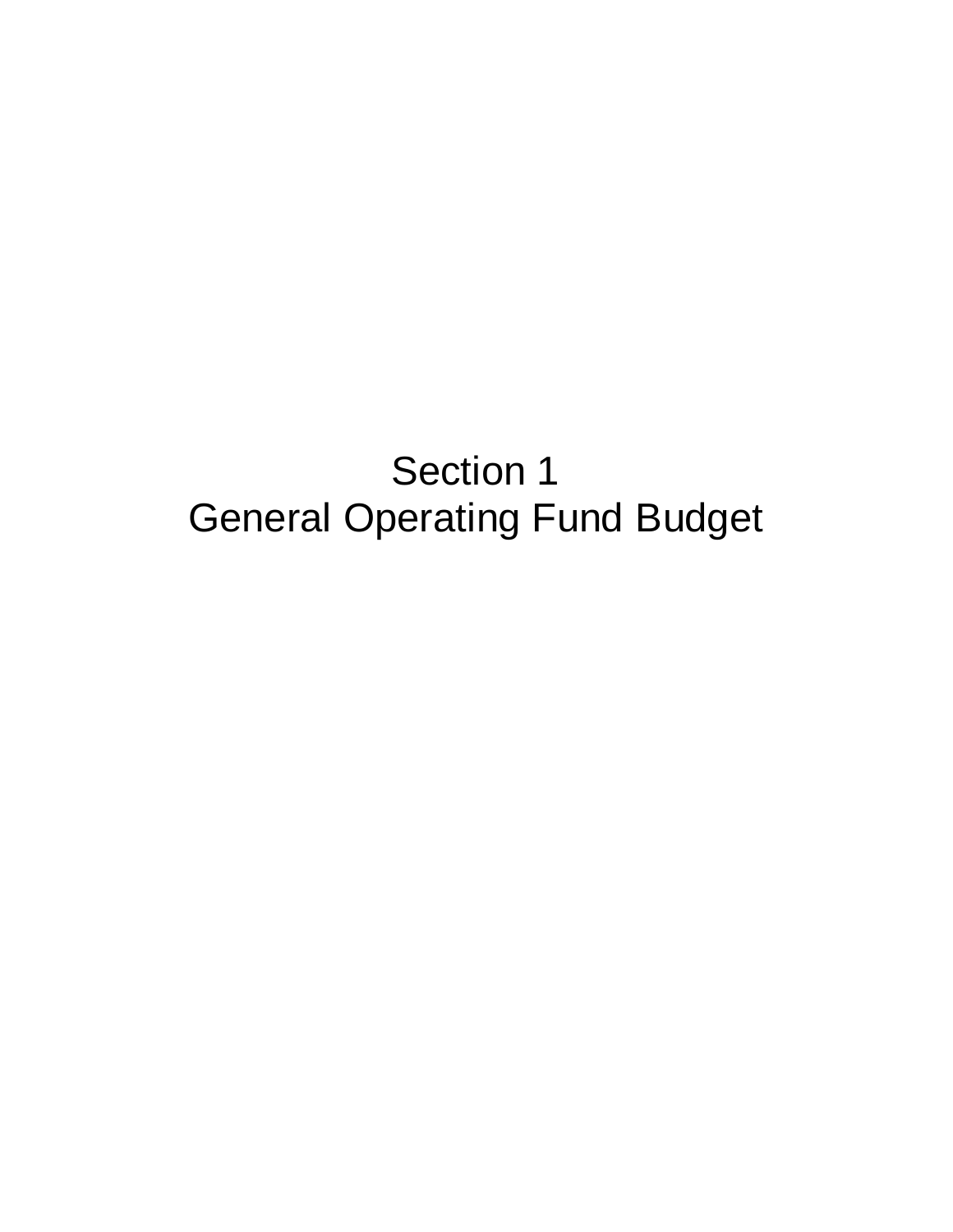#### **MOUNT ALLISON UNIVERSITY General Operating Fund Table 1 Schedule of Funds Available and Funds to be Expended 2014-2015**

|                                             | (1)                        | (2)                        | (3)                    | (4)                        |
|---------------------------------------------|----------------------------|----------------------------|------------------------|----------------------------|
|                                             | <b>Budget</b><br>$14 - 15$ | <b>Budget</b><br>$13 - 14$ | Projected<br>$13 - 14$ | <b>Actual</b><br>$12 - 13$ |
| Funds Available to be Expended:             |                            |                            |                        |                            |
| <b>Revenue</b>                              |                            |                            |                        |                            |
| 1 Provincial Government Grants              | 21,348                     | 20,643                     | 20,613                 | 20,019                     |
| 2 Federal Government Grants                 | 656                        | 649                        | 649                    | 676                        |
| 3 Regular Tuition & Student Fees            | 20,652                     | 20,214                     | 19,341                 | 20,216                     |
| 4 Other Tuition Fees                        | 1,276                      | 1,226                      | 1,274                  | 1,349                      |
| 5 Other Income                              | 719                        | 644                        | 897                    | 1,112                      |
| 6 Total Revenue                             | 44,651                     | 43,376                     | 42,774                 | 43,372                     |
| <b>Interfund Transfers</b>                  |                            |                            |                        |                            |
| 7 Chairs & Professorships                   | 352                        | 565                        | 565                    | 206                        |
| 8 Canada Research Chairs                    | 500                        | 683                        | 600                    | 630                        |
| 9 Total Interfund Transfers In              | 852                        | 1,247                      | 1,165                  | 836                        |
| 10 Total Revenues and Transfers In          | 45,503                     | 44,623                     | 43,939                 | 44,208                     |
| <b>Funds to be Expended:</b>                |                            |                            |                        |                            |
| <b>Expenditures</b>                         |                            |                            |                        |                            |
| 11 Faculty of Arts                          | 8,563                      | 8,405                      | 8,329                  | 8,450                      |
| 12 Faculty of Social Sciences & RJCBS       | 5,315                      | 5,411                      | 5,358                  | 5,438                      |
| 13 Faculty of Science                       | 7,963                      | 7,769                      | 7,699                  | 7,582                      |
| 14 Academic Affairs                         | 2,308                      | 2,016                      | 2,037                  | 1,969                      |
| 15 Library                                  | 2,480                      | 2,457                      | 2,443                  | 2,392                      |
| 16 Computing Services                       | 1,841                      | 1,806                      | 1,792                  | 1,700                      |
| 17 Administrative & Student Services        | 5,143                      | 5,167                      | 5,643                  | 5,344                      |
| 18 Facilities Management                    | 7,969                      | 7,639                      | 7,673                  | 6,685                      |
| 19 Student Affairs                          | 2,939                      | 2,964                      | 3,022                  | 3,118                      |
| 20 Total Net Expenditures                   | 44,520                     | 43,635                     | 43,997                 | 42,679                     |
|                                             |                            |                            |                        |                            |
| 21 University Advancement Support           | 983                        | 988                        | 988                    | 926                        |
| 22 Meighen Centre Support                   |                            |                            |                        | 50                         |
| 23 Other Transfers                          |                            |                            |                        | 554                        |
| 24 Total Interfund Transfers Out            | 983                        | 988                        | 988                    | 1,529                      |
| 25 Total Net Expenditures and Transfers Out | 45,503                     | 44,623                     | 44,985                 | 44,208                     |
| 26 Surplus (Deficit) For the Year           |                            |                            | (1,046)                |                            |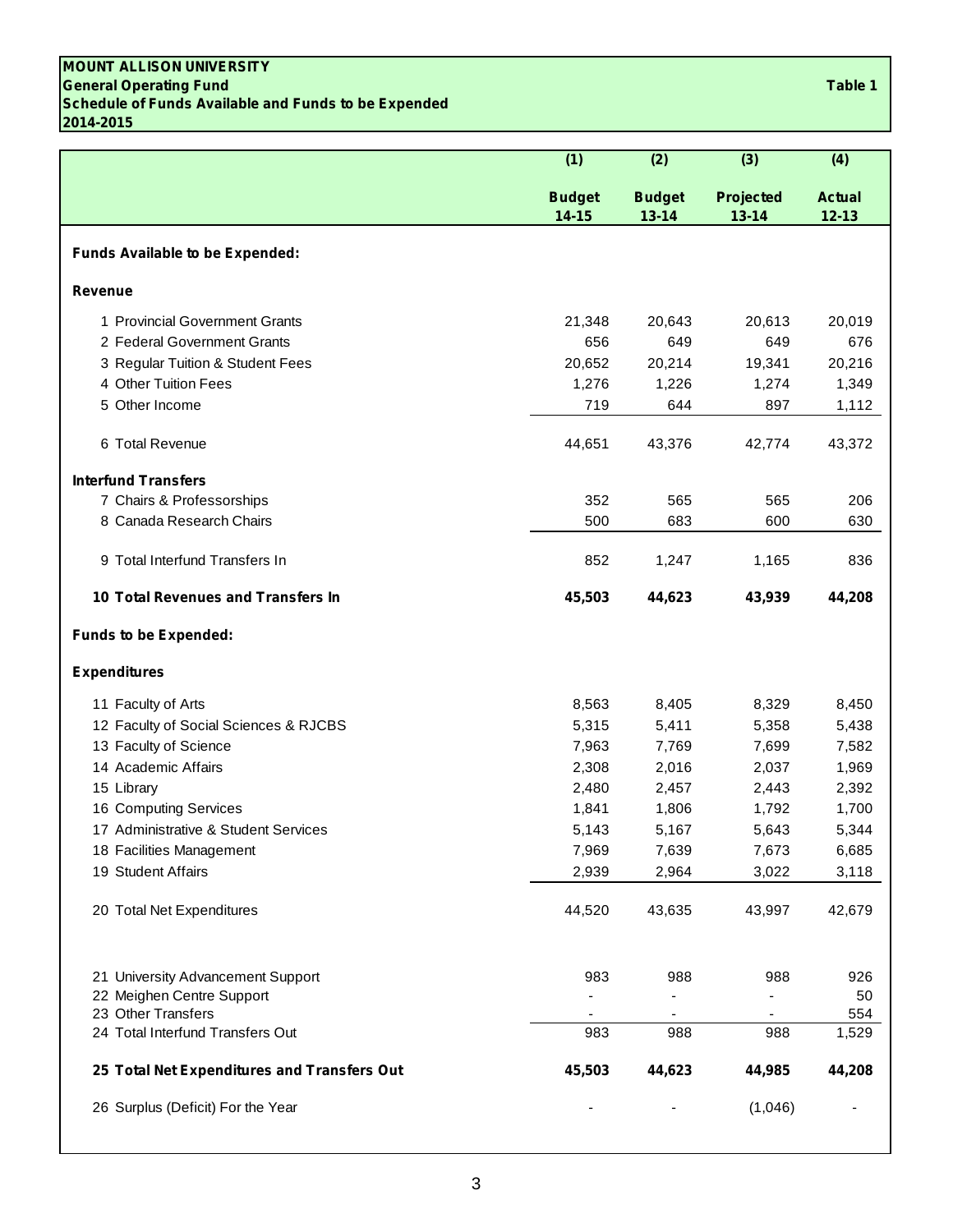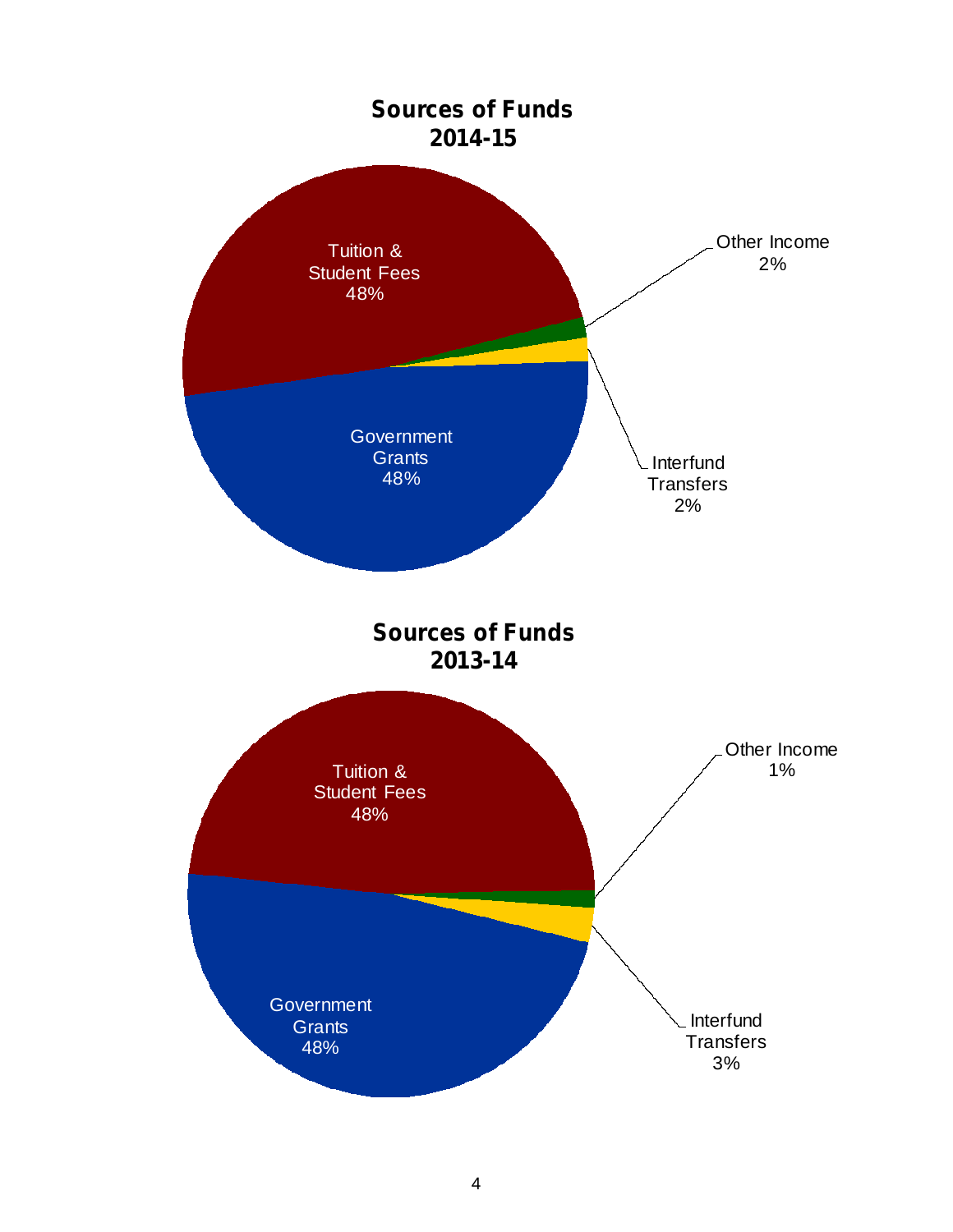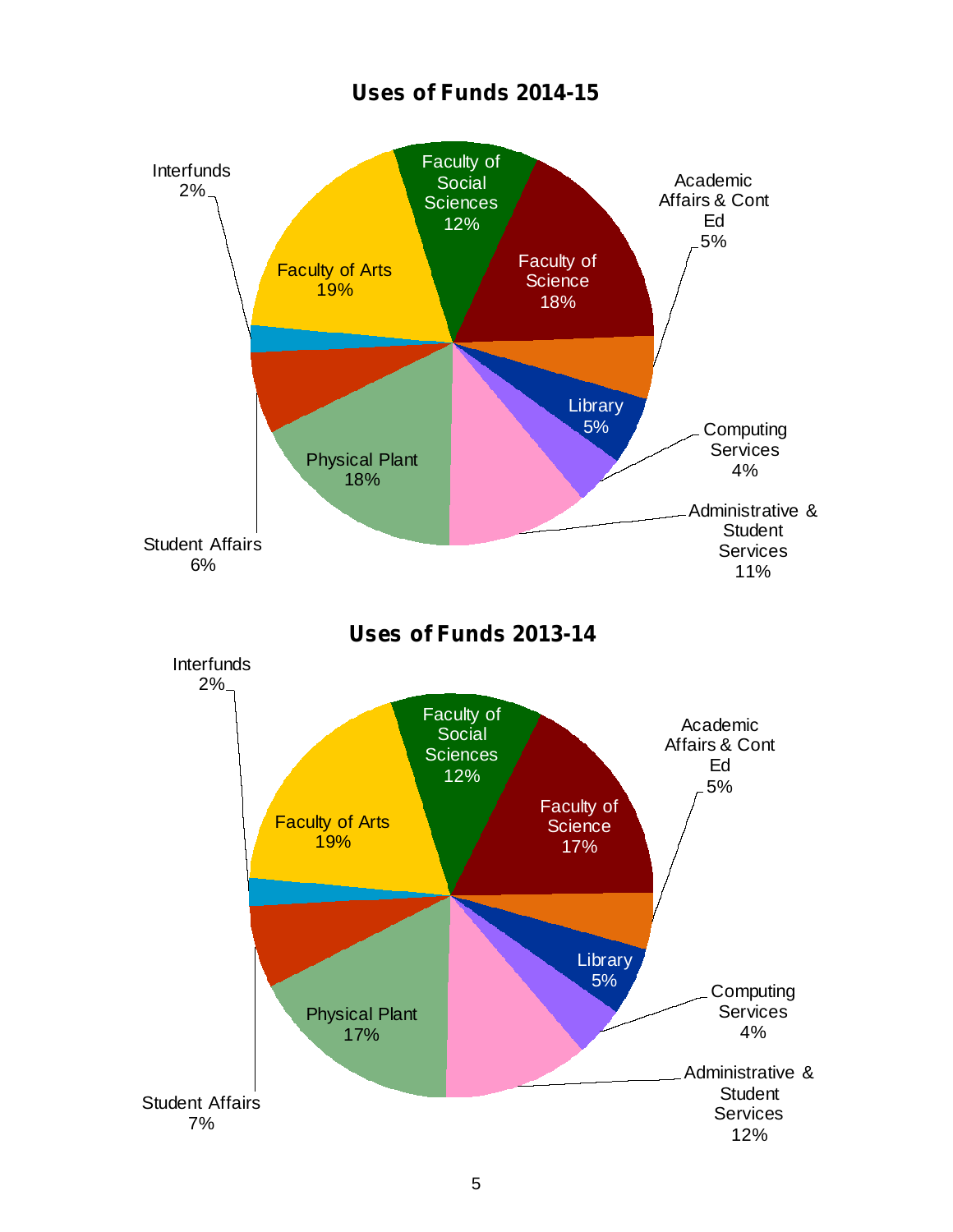### **MOUNT ALLISON UNIVERSITY General Operating Fund Table 1.a Uses of Funds by Nature of Expense 2014-2015**

|    |                                           | (1)                        | (2)                        | (3)                    | (4)                        |
|----|-------------------------------------------|----------------------------|----------------------------|------------------------|----------------------------|
|    |                                           | <b>Budget</b><br>$14 - 15$ | <b>Budget</b><br>$13 - 14$ | Projected<br>$13 - 14$ | <b>Actual</b><br>$12 - 13$ |
|    | <b>Funds To Be Expended:</b>              |                            |                            |                        |                            |
| 1  | <b>Academic Salaries</b>                  | 17,753                     | 17,527                     | 17,518                 | 17,512                     |
| 2  | <b>Support Salaries</b>                   | 8,528                      | 8,206                      | 8,207                  | 8,320                      |
| 3  | <b>Facilities Management Wages</b>        | 1,372                      | 1,385                      | 1,386                  | 1,507                      |
| 4  | <b>Student Assistant Wages</b>            | 626                        | 602                        | 605                    | 631                        |
| 5  | Benefits & Other                          | 4,684                      | 4,756                      | 4,468                  | 4,650                      |
| 6  | <b>Total Salaries and Benefits</b>        | 32,963                     | 32,476                     | 32,184                 | 32,621                     |
| 7  | Supplies & Materials                      | 2,363                      | 2,332                      | 2,453                  | 2,240                      |
| 8  | Equipment                                 | 1,167                      | 1,170                      | 1,156                  | 1,106                      |
| 9  | <b>Travel</b>                             | 577                        | 592                        | 588                    | 588                        |
| 10 | <b>Other Expenditures</b>                 | 484                        | 488                        | 546                    | 569                        |
| 11 | <b>Library Acquisitions</b>               | 542                        | 542                        | 542                    | 542                        |
| 12 | Insurance                                 | 262                        | 257                        | 257                    | 272                        |
| 13 | <b>Contracted Services</b>                | 727                        | 730                        | 1,194                  | 866                        |
| 14 | <b>Utilities</b>                          | 2,000                      | 1,499                      | 1,555                  | 1,574                      |
| 15 | <b>Alterations &amp; Renovations</b>      | 2,635                      | 2,648                      | 2,648                  | 1,659                      |
| 16 | <b>Employment Related Exp - RTE</b>       | 191                        | 193                        | 202                    | 193                        |
| 17 | <b>Employment Related Exp - PDR</b>       | 494                        | 510                        | 510                    | 504                        |
| 18 | <b>Financial Aid</b>                      | 470                        | 570                        | 538                    | 582                        |
| 19 | <b>Centralized Support Funds</b>          | 77                         | 77                         | 75                     | $\overline{2}$             |
| 20 | <b>Total Non-Salary</b>                   | 11,989                     | 11,607                     | 12,262                 | 10,695                     |
| 21 | <b>Less Internal Cost Recoveries</b>      | 432                        | 449                        | 449                    | 638                        |
| 22 | <b>Total Net Expenditures</b>             | 44,520                     | 43,635                     | 43,997                 | 42,679                     |
| 23 | University Advancement Support            | 983                        | 988                        | 988                    | 926                        |
| 24 | Meighen Centre Support                    |                            |                            |                        | 50                         |
| 25 | <b>Other Transfers</b>                    |                            |                            |                        | 554                        |
| 26 | <b>Interfund Transfers Out</b>            | 983                        | 988                        | 988                    | 1,529                      |
| 27 | <b>Net Expenditures and Transfers Out</b> | 45,503                     | 44,623                     | 44,985                 | 44,208                     |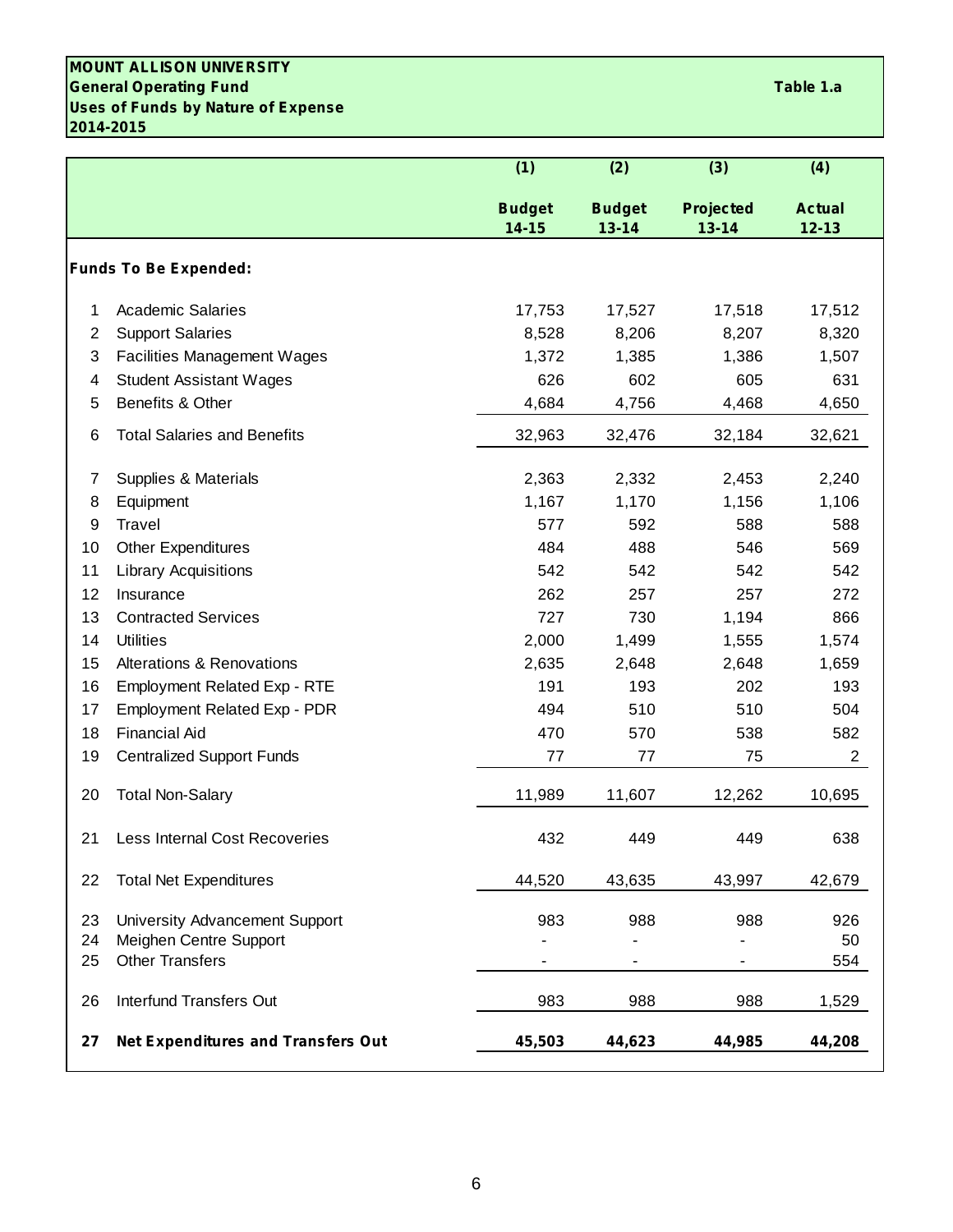#### **MOUNT ALLISON UNIVERSITY General Operating Fund Table 1.b Sources of Revenue 2014-2015**

|    |                                                    | (1)        | (2)       | (3)           | (4)        | (5)       | (6)           |
|----|----------------------------------------------------|------------|-----------|---------------|------------|-----------|---------------|
|    |                                                    | # Students | Rate      | <b>Budget</b> | # Students | Rate      | <b>Budget</b> |
|    |                                                    | 14-15      | $14 - 15$ | 14-15         | $13 - 14$  | $13 - 14$ | $13 - 14$     |
|    | <b>Government Grants</b>                           |            |           |               |            |           |               |
| 1  | <b>Provincial Operating Grant</b>                  |            |           | 20,353,260    |            |           | 19,668,308    |
| 2  | <b>Provincial Restricted Grant</b>                 |            |           | 994,490       |            |           | 974,990       |
| 3  | <b>Total Unrestricted</b>                          |            |           | 21,347,750    |            |           | 20,643,298    |
| 4  | Federal Indirect Research Grant                    |            |           | 656,335       |            |           | 648,509       |
| 5  | <b>Total Government Grants</b>                     |            |           | 22,004,085    |            |           | 21,291,807    |
|    | <b>Regular Tuition Fees</b>                        |            |           |               |            |           |               |
| 6  | Canadian                                           | 2166       | 7,464     | 16,167,024    | 2279       | 7,245     | 16,509,780    |
| 7  | International                                      | 205        | 16,421    | 3,366,264     | 195        | 15,215    | 2,966,828     |
| 8  | Part-Time                                          |            |           | 177,380       |            |           | 180,000       |
| 9  | <b>Total Tuition Fees</b>                          |            |           | 19,710,668    |            |           | 19,656,608    |
|    | <b>Regular Student Fees</b>                        |            |           |               |            |           |               |
| 10 | <b>Application Fees</b>                            |            |           | 90,000        |            |           | 90,000        |
| 11 | <b>Mailroom Fees</b>                               |            |           | 61,110        |            |           | 37,095        |
| 12 | <b>Forfeited Fees</b>                              |            |           | 20,000        |            |           | 20,000        |
| 13 | <b>Administrative Fees</b>                         |            |           | 30,000        |            |           | 30,000        |
| 14 | <b>Technology Fees</b>                             |            |           | 118,550       |            |           |               |
| 15 | <b>Laboratory Fees</b>                             |            |           | 112,500       |            |           |               |
| 16 | <b>Other Fees</b>                                  |            |           | 280,850       |            |           | 243,975       |
| 17 | <b>Fitness Center Fees</b>                         |            |           | 228,000       |            |           | 136,015       |
| 18 | <b>Total Regular Student Fees</b>                  |            |           | 941,010       |            |           | 557,085       |
| 19 | <b>Total Regular Tuition &amp; Student Fees</b>    |            |           | 20,651,678    |            |           | 20,213,693    |
|    | <b>Other Tuition Fees</b>                          |            |           |               |            |           |               |
| 20 | Spring/Summer & Correspondence                     |            |           | 803,294       |            |           | 822,539       |
| 21 | English Language Programs                          |            |           | 338,803       |            |           | 275,728       |
| 22 | Exchange Programs                                  |            |           | 134,537       |            |           | 103,178       |
| 23 | <b>Total Other Tuition Fees</b>                    |            |           | 1,276,634     |            |           | 1,226,445     |
|    |                                                    |            |           |               |            |           |               |
|    | <b>Other Income &amp; External Cost Recoveries</b> |            |           |               |            |           |               |
| 24 | Interest on Late Accounts                          |            |           | 30,000        |            |           | 30,000        |
| 25 | Library Fines & Penalties                          |            |           | 8,000         |            |           | 8,000         |
| 26 | <b>Event Services</b>                              |            |           | 16,875        |            |           | 16,875        |
| 27 | <b>Departmental Support Services</b>               |            |           | 16,500        |            |           | 16,500        |
| 28 | <b>Facility Rentals</b>                            |            |           | 37,000        |            |           | 27,000        |
| 30 | Interest Income                                    |            |           | 200,000       |            |           | 200,000       |
| 32 | Miscellaneous Revenues                             |            |           | 113,350       |            |           | 74,260        |
| 33 | <b>Music Local Center</b>                          |            |           | 20,000        |            |           | 20,000        |
| 34 | Performing Arts Series                             |            |           | 35,000        |            |           | 35,000        |
| 35 | Athletics & Recreation                             |            |           | 141,150       |            |           | 111,150       |
| 36 | <b>Printing Services</b>                           |            |           | 96,000        |            |           | 100,000       |
| 37 | Windsor Theatre Subscriptions                      |            |           | 5,000         |            |           | 5,000         |
| 38 | Total Other Income & External Cost Recoveries      |            |           | 718,875       |            |           | 643,785       |
| 39 | <b>Total Revenue and External Cost Recoveries</b>  |            |           | 44,651,272    |            |           | 43,375,730    |
|    |                                                    |            |           |               |            |           |               |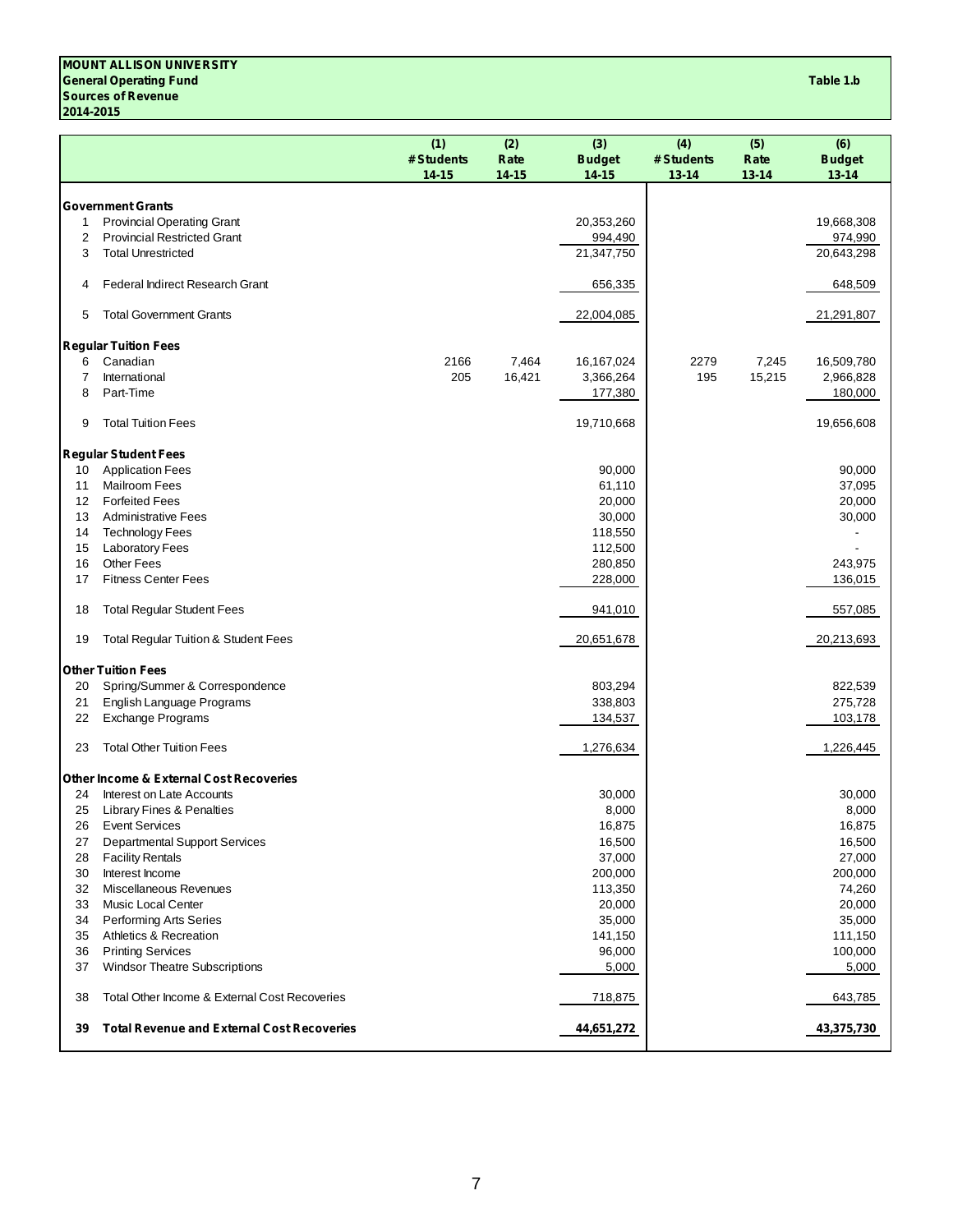# Section 2 Ancillary Operating Fund Budget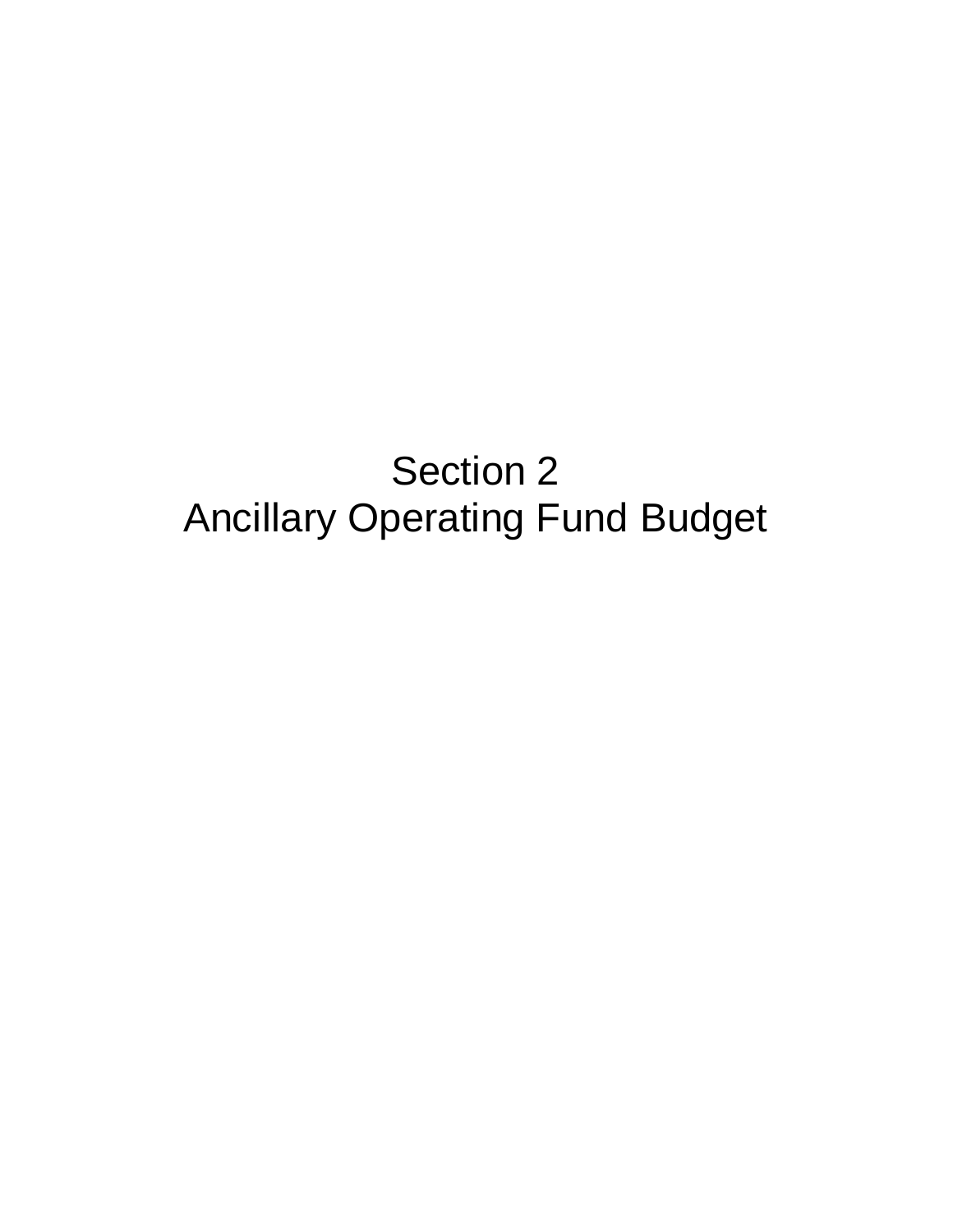#### **Mount Allison University Ancillary Operations Fund Table 2 Schedule of Revenues and Expenditures 2014-2015**

|                | <b>Conferences (Table 2-1)</b>          | (1)<br><b>Budget</b><br>$14 - 15$ | (2)<br><b>Budget</b><br>$13 - 14$ | (3)<br><b>Projected</b><br>$13 - 14$ | (4)<br><b>Actual</b><br>$12 - 13$ |  |
|----------------|-----------------------------------------|-----------------------------------|-----------------------------------|--------------------------------------|-----------------------------------|--|
| <b>Revenue</b> |                                         |                                   |                                   |                                      |                                   |  |
| 1              | Fees, Rentals & Other Income            | 727                               | 746                               | 729                                  | 754                               |  |
|                | <b>Expenditures</b>                     |                                   |                                   |                                      |                                   |  |
| 2              | Salaries, Wages & Benefits              | 314                               | 291                               | 291                                  | 210                               |  |
| 3              | Supplies & Materials                    | 50                                | 53                                | 53                                   | 55                                |  |
| 4              | <b>Contracted Services</b>              | 203                               | 218                               | 225                                  | 277                               |  |
| 5              | <b>Other Expenditures</b>               | 10                                | 11                                | 11                                   | 7                                 |  |
| 6              | <b>Total Expenditures</b>               | 577                               | 573                               | 580                                  | 549                               |  |
| 7              | Internal Cost Recovery Expenses         | 150                               | 173                               | 146                                  | 146                               |  |
| 8              | <b>Total Net Expenditures</b>           | 727                               | 746                               | 726                                  | 695                               |  |
| 9              | Surplus (Deficit)                       |                                   |                                   | 3                                    | 59                                |  |
|                |                                         |                                   |                                   |                                      |                                   |  |
|                | <b>University Bookstore (Table 2-2)</b> |                                   |                                   |                                      |                                   |  |
| <b>Revenue</b> |                                         |                                   |                                   |                                      |                                   |  |
|                | $\lambda$ Color                         | 1070                              | 47EO                              | 1.550                                | 1.010                             |  |

|    | Sales                                      | 1,678 | 1,758 | 1,558 | 1,819 |
|----|--------------------------------------------|-------|-------|-------|-------|
| 15 | Cost of Goods Sold                         | 1,293 | 1,374 | 1,218 | 1,445 |
| 3  | Gross Profit                               | 385   | 384   | 340   | 374   |
| 4  | Other Income                               | 20    | 19    | 19    | 21    |
| 5  | Gross Profit & Other Income                | 405   | 403   | 359   | 395   |
|    | <b>Expenditures</b>                        |       |       |       |       |
| 6  | Salaries & Benefits                        | 219   | 212   | 213   | 205   |
|    | Supplies & Materials                       | 36    | 41    | 41    | 45    |
| 22 | <b>Other Expenditures</b>                  | 23    | 28    | 28    | 59    |
| 23 | <b>Total Direct Bookstore Expenditures</b> | 278   | 282   | 282   | 309   |
| 24 | Internal Cost Recovery Expenses            | 24    | 24    | 24    | 25    |
| 25 | <b>Total Net Expenses</b>                  | 302   | 306   | 306   | 334   |
| 26 | Interfund Transfers                        | 103   | 97    | 53    | 61    |
| 27 | <b>Total Expenses and Transfers</b>        | 405   | 403   | 359   | 395   |
| 28 | Surplus (Deficit)                          |       |       |       |       |

**The Pond (Table 2-3)**

| Revenue |                                            |      |      |      |      |
|---------|--------------------------------------------|------|------|------|------|
|         | Sales                                      | 196  | 224  | 156  | 182  |
| 2       | Cost of Goods Sold                         | 78   | 89   | 78   | 92   |
| 3       | <b>Gross Profit</b>                        | 118  | 135  | 78   | 90   |
| 4       | Other Income                               | 8    | 8    | 8    | 6    |
| 5       | Gross Profit & Other Income                | 126  | 143  | 86   | 96   |
|         | <b>Expenditures</b>                        |      |      |      |      |
| 6       | Salaries & Benefits                        | 98   | 104  | 104  | 96   |
|         | Supplies & Materials                       | 11   | 11   | 12   | 9    |
| 8       | Equipment & Maintenance                    | 6    | 6    |      | 2    |
| 9       | <b>Contracted Services</b>                 |      |      |      |      |
| 10      | <b>Other Expenditures</b>                  | 8    | 9    | 9    | 8    |
| 11      | <b>Total Direct Expenditures</b>           | 124  | 131  | 133  | 116  |
| 12      | Internal Cost Recovery Expenses (Revenues) | (13) | (16) | (16) |      |
| 13      | <b>Total Net Expenses</b>                  | 111  | 116  | 117  | 123  |
| 14      | Interfund Transfers                        | 15   | 28   |      | (27) |
| 15      | <b>Total Expenses and Transfers</b>        | 126  | 143  | 117  | 96   |
| 16      | Surplus (Deficit)                          |      |      | (31) |      |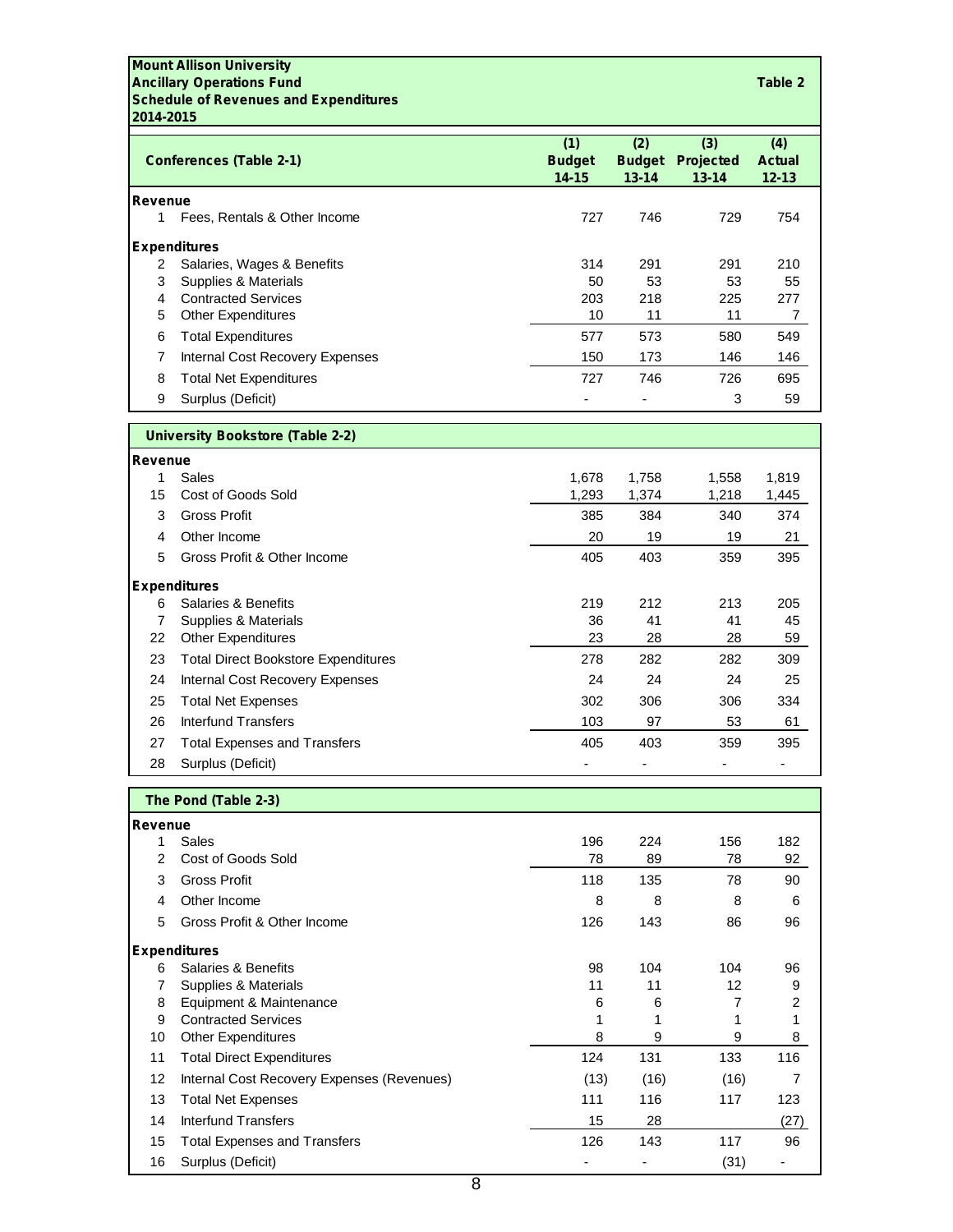**Mount Allison University Ancillary Operations Budgets Table 2.a Schedule of Revenues and Expenditures 2014-2015**

|    |                                                 | (1)                        | (2)       | (3)                                  | (4)                        |
|----|-------------------------------------------------|----------------------------|-----------|--------------------------------------|----------------------------|
|    | <b>Residences</b>                               | <b>Budget</b><br>$14 - 15$ | $13 - 14$ | <b>Budget Projected</b><br>$13 - 14$ | <b>Actual</b><br>$12 - 13$ |
|    | <b>Revenue &amp; Other Sources of Funds</b>     |                            |           |                                      |                            |
| 1  | <b>Residence Fees</b>                           | 5,724                      | 5,358     | 4,781                                | 5,263                      |
| 2  | <b>Meal Plan Fees</b>                           | 4,799                      | 4,606     | 4,049                                | 4,543                      |
| 3  | <b>Other Student Fees</b>                       | 614                        | 586       | 527                                  | 455                        |
| 4  | Other Income                                    | 578                        | 614       | 614                                  | 661                        |
| 5  | Total Revenue & Other Income                    | 11,715                     | 11,164    | 9,971                                | 10,922                     |
|    | <b>Funds to be Expended:</b>                    |                            |           |                                      |                            |
| 6  | Salaries, Wages & Benefits                      | 2.119                      | 1,908     | 2,126                                | 2,150                      |
| 7  | Supplies & Materials                            | 599                        | 574       | 331                                  | 404                        |
| 8  | <b>Contracted Services</b>                      | 3,843                      | 3,682     | 3,386                                | 3,672                      |
| 9  | Equipment                                       | 234                        | 484       | 410                                  | 382                        |
| 10 | <b>Utilities</b>                                | 1,355                      | 982       | 1,019                                | 940                        |
| 11 | Alterations and Renovations                     | 3.000                      | 3,000     | 2,554                                | 3,375                      |
| 12 | <b>Other Expenses</b>                           | 124                        | 126       | 135                                  | 134                        |
| 13 | <b>Provision for Revenue Shortfall</b>          | 316                        | 296       |                                      |                            |
| 14 | <b>Emergency Reserve</b>                        | 250                        | 250       | 250                                  |                            |
| 15 | <b>Total Direct Ancillary Expenditures</b>      | 11,840                     | 11,303    | 10,211                               | 11,057                     |
| 16 | <b>Less Cost Recoveries</b>                     | 125                        | 139       | 139                                  | 135                        |
| 17 | <b>Total Net Expenditures and Transfers Out</b> | 11,715                     | 11,164    | 10,072                               | 10,922                     |
| 18 | Surplus (Deficit)                               |                            |           | (101)                                |                            |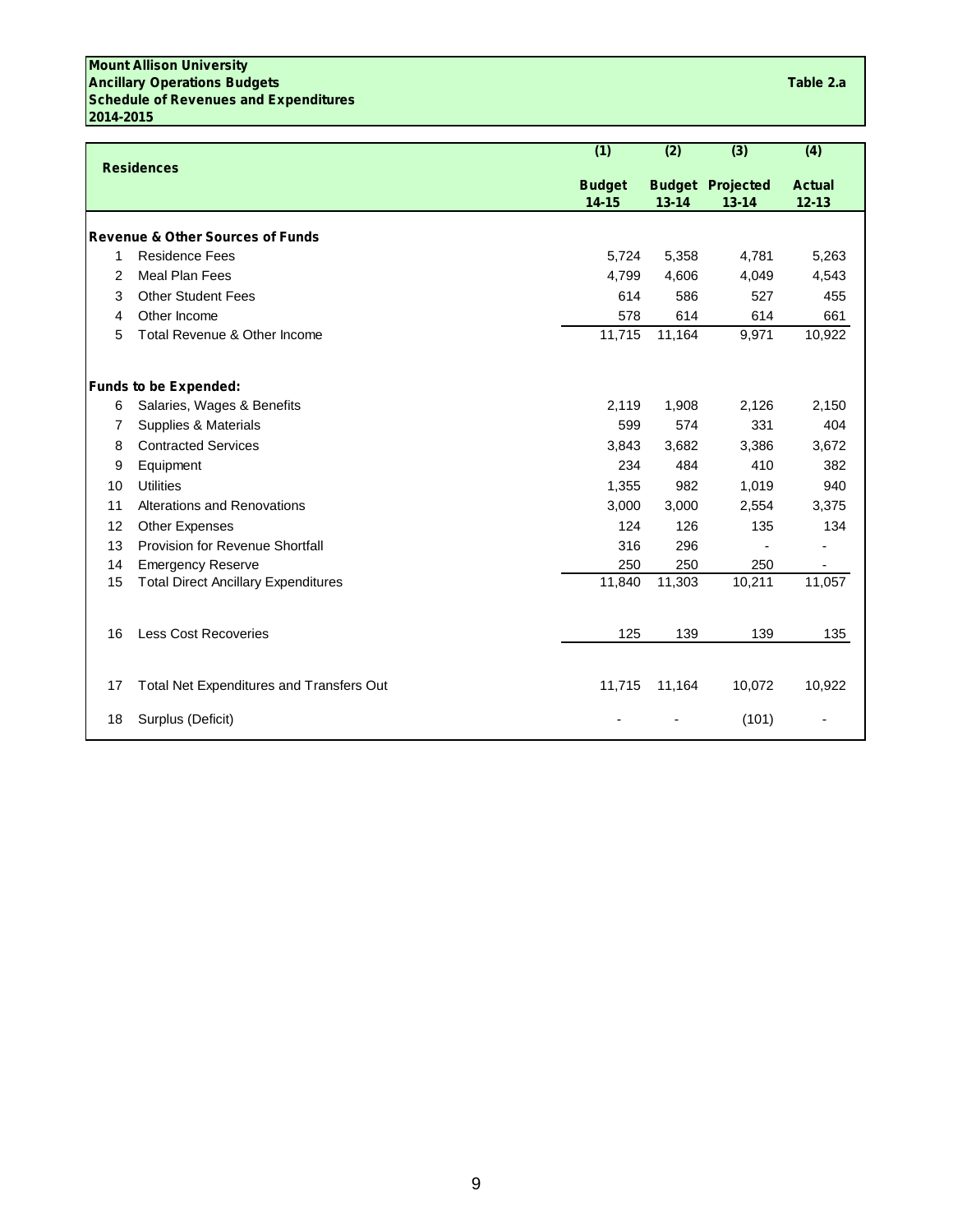#### **Mount Allison University Ancillary Operations Budgets Table 2.b**

## **Schedule of Student Fees and Other Income**

**2014-2015**

|                          |                                   | (1)<br># Students<br>$14 - 15$ | (2)<br>Rate<br>$14 - 15$ | (3)<br><b>Budget</b><br>$14 - 15$ | (4)<br># Students<br>$13 - 14$ | (5)<br>Rate<br>$13 - 14$ | (6)<br><b>Budget</b><br>$13 - 14$ |
|--------------------------|-----------------------------------|--------------------------------|--------------------------|-----------------------------------|--------------------------------|--------------------------|-----------------------------------|
| <b>Residence Revenue</b> |                                   |                                |                          |                                   |                                |                          |                                   |
| 1                        | <b>Single Ensuite</b>             | 172                            | 6,239                    | 1,073,108                         | 132                            | 5,942                    | 784,344                           |
| 2                        | Single-Double Room                | 50                             | 5,888                    | 294,400                           | 70                             | 5,608                    | 392,560                           |
| 3                        | Single Room                       | 374                            | 5,578                    | 2,086,172                         | 372                            | 5,312                    | 1,976,064                         |
| 4                        | Double Ensuite                    | 96                             | 5,243                    | 503,328                           | 144                            | 4,993                    | 718,992                           |
| 5                        | Double Room                       | 344                            | 4,758                    | 1,636,752                         | 300                            | 4,531                    | 1,359,300                         |
| 6                        | <b>Triple Ensuite</b>             | 12                             | 4,362                    | 52,344                            | 12                             | 4,154                    | 49,848                            |
| 7                        | <b>MASSIE Fall</b>                | 25                             | 2,379                    | 59,475                            | 25                             | 2,266                    | 56,638                            |
| 8                        | <b>MASSIE Winter</b>              | 25                             | 1,057                    | 26,433                            | 25                             | 1,133                    | 28,319                            |
| 9                        | Allowance for Withdrawls          |                                |                          | (30,000)                          |                                |                          | (30,000)                          |
|                          |                                   | 1098                           |                          | 5,702,012                         | 1080                           |                          | 5,336,065                         |
| 10                       | <b>Forfeited Deposits</b>         |                                |                          | 21,700                            |                                |                          | 21,700                            |
| 11                       | <b>Total Residence Revenue</b>    |                                |                          | 5,723,712                         |                                |                          | 5,357,765                         |
| <b>Services Fee</b>      |                                   |                                |                          |                                   |                                |                          |                                   |
| 12                       | Other Fees (Full Year)            | 1048                           | 576                      | 603,648                           | 1030                           | 559                      | 575,770                           |
| 13                       | <b>MASSIE Fall</b>                | 25                             | 288                      | 7,200                             | 25                             | 280                      | 7,000                             |
| 14                       | <b>MASSIE Winter</b>              | 25                             | 128                      | 3,200                             | 25                             | 140                      | 3,500                             |
| 15                       | <b>Total Services Fee Revenue</b> | 1098                           |                          | 614,048                           | 1080                           |                          | 586,270                           |
| <b>Meal Plan Revenue</b> |                                   |                                |                          |                                   |                                |                          |                                   |
| 16                       | 7 Day Plan (Unlimited)            | 1048                           | 4,378                    | 4,588,144                         | 1030                           | 4,250                    | 4,377,500                         |
| 17                       | Off Campus 50 Meal Plan           | 30                             | 4,378                    | 131,340                           | 35                             | 4,250                    | 148,750                           |
| 18                       | MASSIE Fall Program               | 25                             | 2,189                    | 54,725                            | 25                             | 2,125                    | 53,125                            |
| 19                       | MASSIE Winter Program             | 25                             | 973                      | 24,322                            | 25                             | 1,063                    | 26,575                            |
| 20                       | <b>Total Meal Plan Revenue</b>    | 1128                           |                          | 4,798,531                         | 1115                           |                          | 4,605,950                         |
| 21                       | <b>Total Student Fees</b>         |                                |                          | 11,136,291                        |                                |                          | 10,549,985                        |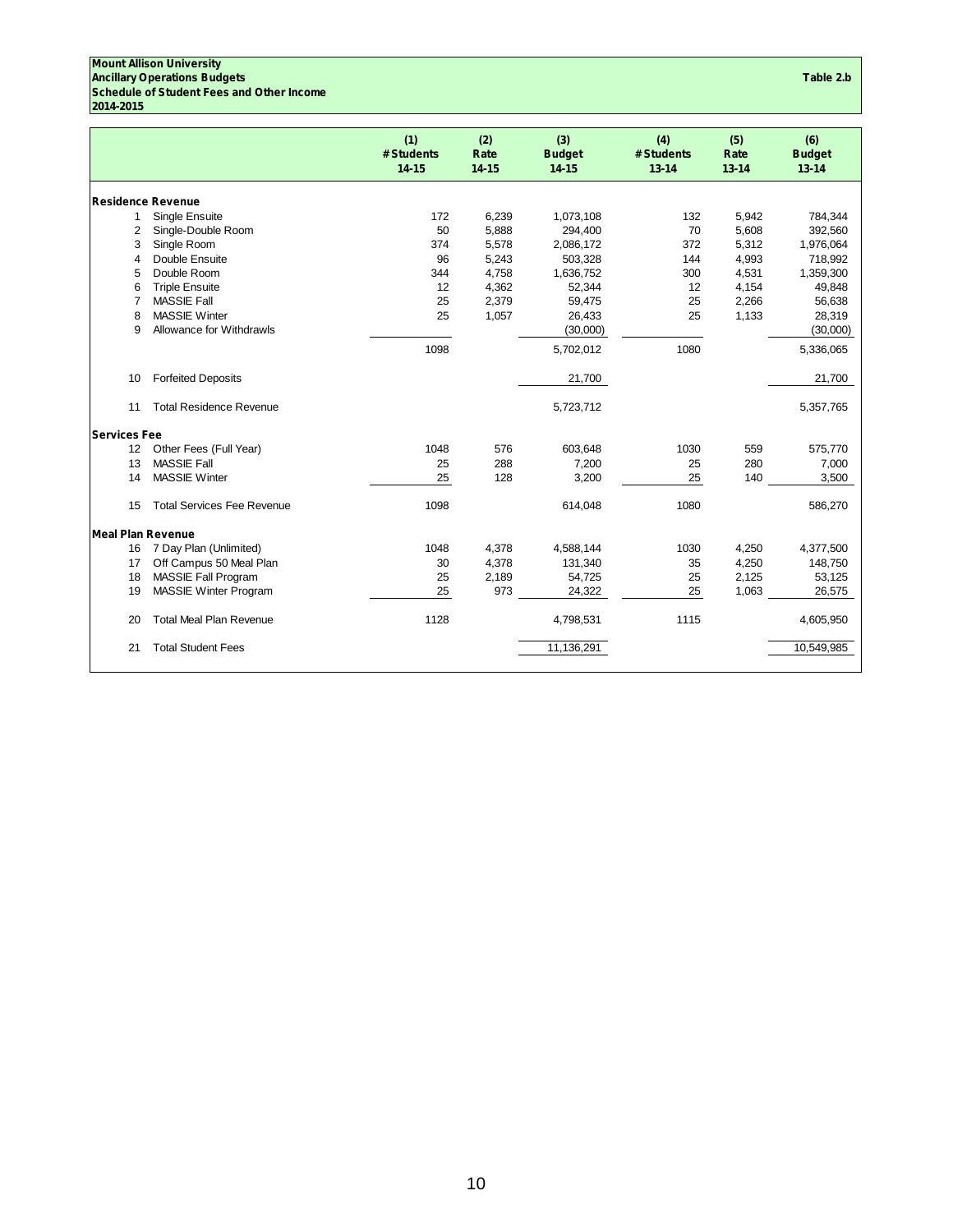# Section 3 Endowment Fund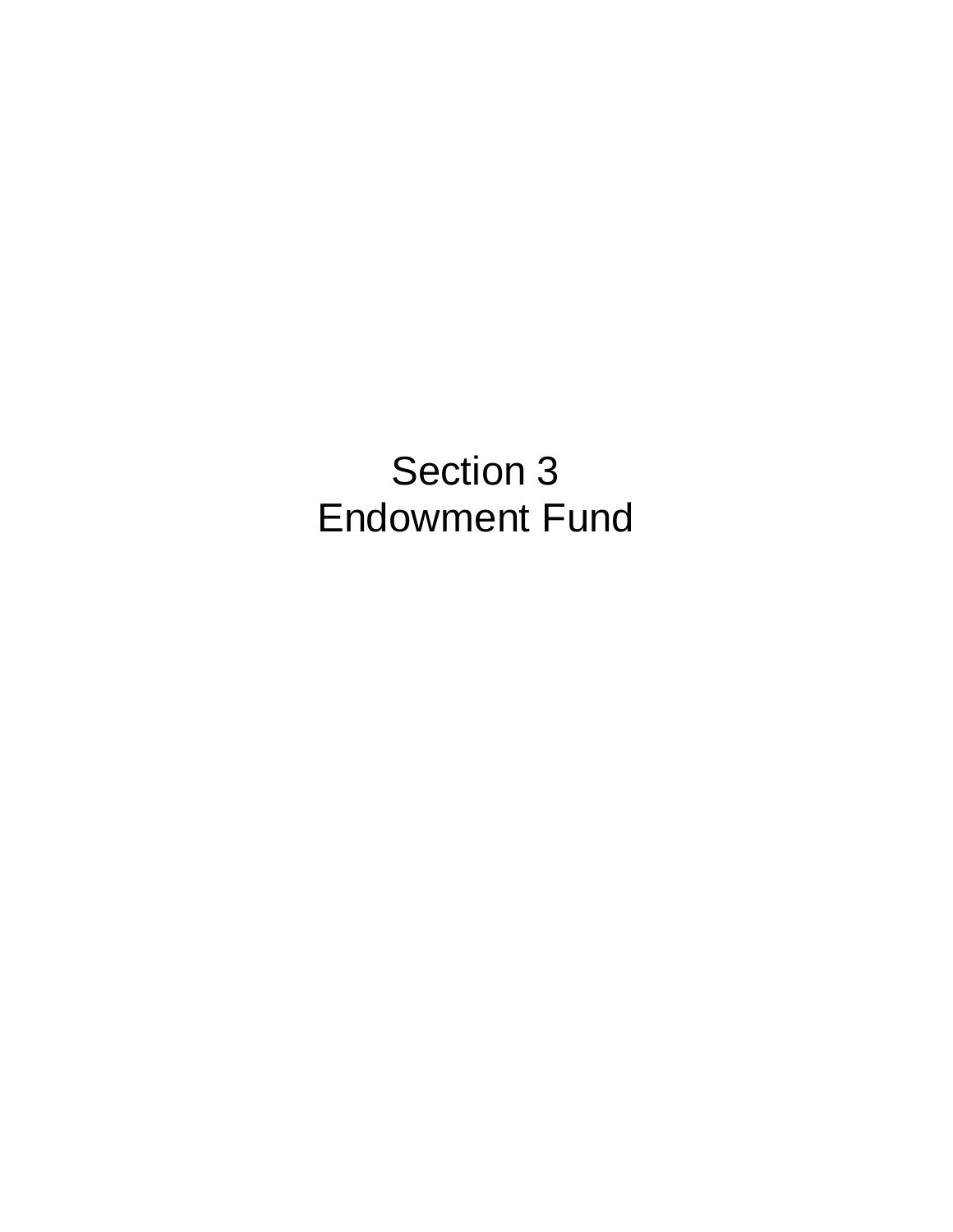#### **MOUNT ALLISON UNIVERSITY Endowment Fund Table 3 Schedule of Funds Available & Planned Expenditures 2014-2015**

|                                        | (1)                        | (2)    | (3)<br><b>Adjusted</b>     | (4)    | (5)<br>Original            | (6)    |
|----------------------------------------|----------------------------|--------|----------------------------|--------|----------------------------|--------|
|                                        | <b>Budget</b><br>$14 - 15$ | %      | <b>Budget</b><br>$13 - 14$ | %      | <b>Budget</b><br>$13 - 14$ | %      |
| Funds Available to be Expended:        |                            |        |                            |        |                            |        |
| 1 Spending Allocation                  | 5,082,457                  | 95.2%  | 4,784,169                  | 94.8%  | 4,758,547                  | 94.8%  |
| 2 Trust Income                         | 255,100                    | 4.8%   | 263,600                    | 5.2%   | 263,600                    | 5.2%   |
| 3 Total Funds Available to be Expended | 5,337,557                  | 100.0% | 5,047,769                  | 100.0% | 5,022,147                  | 100.0% |
| Funds to be Expended:                  |                            |        |                            |        |                            |        |
| 4 Faculty of Arts                      | 157,036                    | 2.9%   | 148,343                    | 2.9%   | 222,750                    | 4.4%   |
| 5 Faculty of Social Sciences & RJCBS   | 113,376                    | 2.1%   | 102,174                    | 2.0%   | 26,199                     | 0.5%   |
| 6 Faculty of Science                   | 185,847                    | 3.5%   | 176,543                    | 3.5%   | 176,208                    | 3.5%   |
| 7 Other Academic Support               | 1,183,072                  | 22.2%  | 1,223,198                  | 24.2%  | 1,110,587                  | 22.1%  |
| 8 Total Academic Departments           | 1,639,330                  | 30.7%  | 1,650,258                  | 32.7%  | 1,535,745                  | 30.6%  |
| 9 Library                              | 357,613                    | 6.7%   | 333,908                    | 6.6%   | 335,592                    | 6.7%   |
| 10 Capital Projects                    | 297,033                    | 5.6%   | 283,835                    | 5.6%   | 284,277                    | 5.7%   |
| 11 Owens Art Gallery                   | 36,591                     | 0.7%   | 34,889                     | 0.7%   | 35,086                     | 0.7%   |
| 12 Financial Aid and Awards            | 2,124,170                  | 39.8%  | 2,022,362                  | 40.1%  | 2,012,089                  | 40.1%  |
| 13 University Advancement Fundraising  | 512,000                    | 9.6%   | 512,000                    | 10.1%  | 426,000                    | 8.5%   |
| 14 Unrestricted                        | 264.104                    | 4.9%   | 107,541                    | 2.1%   | 292.114                    | 5.8%   |
| 15 Other                               | 106,716                    | 2.0%   | 102,976                    | 2.0%   | 101,244                    | 2.0%   |
| 16 Total Other Budgets                 | 3,698,227                  | 69.3%  | 3,397,511                  | 67.3%  | 3,486,402                  | 69.4%  |
| 17                                     | 5,337,557                  | 100.0% | 5,047,769                  | 100.0% | 5,022,147                  | 100.0% |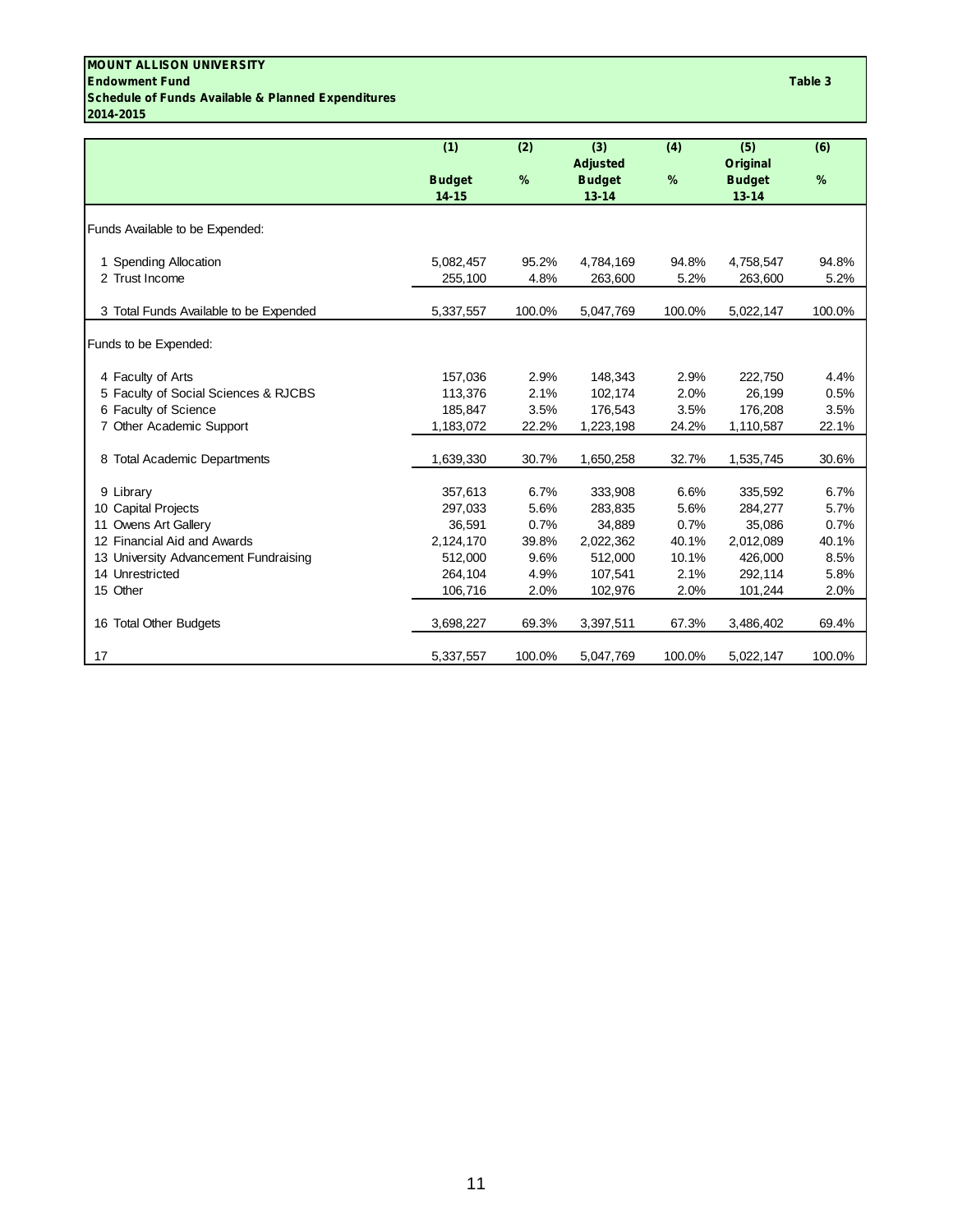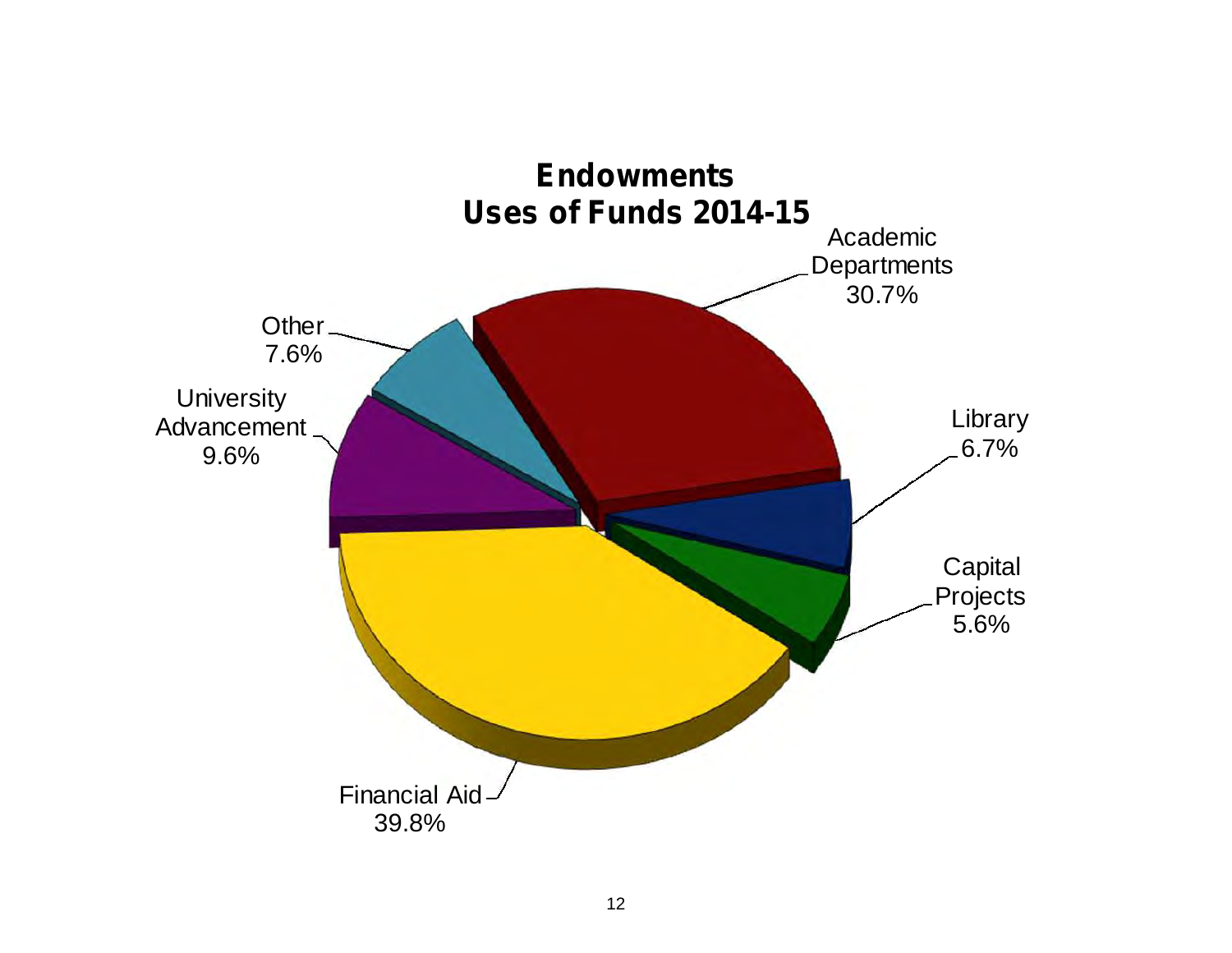### **MOUNT ALLISON UNIVERSITY**

#### **Endowment Fund Table 3 a Schedule of Academic Spending Allocations 2014-2015**

| Table 3 a |  |
|-----------|--|
|-----------|--|

|                                                  |                                                 | (1)               | (2)          | (3)               | (4)          | (5)               | (6)          |
|--------------------------------------------------|-------------------------------------------------|-------------------|--------------|-------------------|--------------|-------------------|--------------|
|                                                  |                                                 |                   |              | Adjusted          |              | <b>Original</b>   |              |
|                                                  |                                                 | <b>Budget</b>     | %            | <b>Budget</b>     | %            | <b>Budget</b>     | %            |
|                                                  |                                                 | $14 - 15$         |              | $13 - 14$         |              | $13 - 14$         |              |
| <b>Spending Allocations:</b>                     |                                                 |                   |              |                   |              |                   |              |
|                                                  |                                                 |                   |              |                   |              |                   |              |
| 1 Canadian Studies                               |                                                 | 82,696            | 5.0%         | 77,499            | 4.7%         | 76,788            | 5.0%         |
| 2 English                                        |                                                 | 1,070             | 0.1%         | 1,021             | 0.1%         | 1,026             | 0.1%         |
| 3 Fine Arts                                      |                                                 | 3,500             | 0.2%         | 3,300             | 0.2%         | 3,319             | 0.2%         |
| 4 History                                        |                                                 | 1,512             | 0.1%         | 1,441             | 0.1%         | 1,449             | 0.1%         |
| 5 Music                                          |                                                 | 39,799            | 2.4%         | 37,948            | 2.3%         | 38,162            | 2.5%         |
| 6 Philosophy                                     |                                                 | 5,564             | 0.3%         | 5,305             | 0.3%         | 5,335             | 0.3%         |
| 7 Religious Studies                              |                                                 | 22,896            | 1.4%         | 21,829            | 1.3%         | 96,671            | 6.3%         |
| 8 Total - Faculty of Arts                        |                                                 | 157,036           | 9.6%         | 148,343           | 9.0%         | 222,750           | 14.5%        |
|                                                  | 9 Ron Joyce Centre for Business Studies (RJCBS) | 23,986            | 1.5%         | 16,942            | 1.0%         | 15,952            | 1.0%         |
| 10 Economics                                     |                                                 | 6.758             | 0.4%         | 6,443             | 0.4%         | 6,480             | 0.4%         |
| 11 Geography & Environment                       |                                                 | 3,929             | 0.2%         | 3.746             | 0.2%         | 3,767             | 0.2%         |
| 12 Social Sciences                               |                                                 | 78,704            | 4.8%         | 75,043            | 4.5%         |                   |              |
|                                                  | 13 Total - Faculty of Social Sciences & RJCBS   | 113,376           | 6.9%         | 102,174           | 6.2%         | 26,199            | 1.7%         |
|                                                  |                                                 |                   |              |                   |              |                   |              |
| 14 Biology                                       |                                                 | 38,047            | 2.3%<br>2.6% | 36,277            | 2.2%<br>7.0% | 36,482            | 2.4%         |
| 15 Chemistry/Biochemistry<br>16 General Sciences |                                                 | 42,991<br>104,809 | 6.4%         | 115,522<br>24,744 | 1.5%         | 115,002<br>24,725 | 7.5%<br>1.6% |
| 17 Total - Faculty of Science                    |                                                 | 185,847           | 11.3%        | 176,543           | 10.7%        | 176,208           | 11.5%        |
|                                                  |                                                 |                   |              |                   |              |                   |              |
| 18 Faculty Enrichment Funds                      |                                                 | 155,486           | 9.5%         | 248,336           | 15.0%        | 147,754           | 9.6%         |
| 19 Meighen Centre                                |                                                 | 219,999           | 13.4%        | 204,579           | 12.4%        | 202,595           | 13.2%        |
| 20 Purdy Crawford Teaching Centre                |                                                 | 202,332           | 12.3%        | 192,921           | 11.7%        | 183,827           | 12.0%        |
| 21 Lecturers and Visiting Speakers               |                                                 | 44,921            | 2.7%         | 42,831            | 2.6%         | 43,073            | 2.8%         |
| 22 Academic Chairs and Salaries                  |                                                 | 351,770           | 21.5%        | 336,731           | 20.4%        | 334,734           | 21.8%        |
|                                                  | 23 Undergraduate Research Fellowships           | 126,599           | 7.7%         | 119,649           | 7.3%         | 120,011           | 7.8%         |
| 24 Teaching Equipment                            |                                                 | 81,964            | 5.0%         | 78,151            | 4.7%         | 78,592            | 5.1%         |
| 25 Total - Other Academic Support                |                                                 | 1,183,072         | 72.2%        | 1,223,198         | 74.1%        | 1,110,587         | 72.3%        |
|                                                  | 26 Total Academic Spending Allocations          | 1,639,330         | 100.0%       | 1,650,258         | 100.0%       | 1,535,745         | 100.0%       |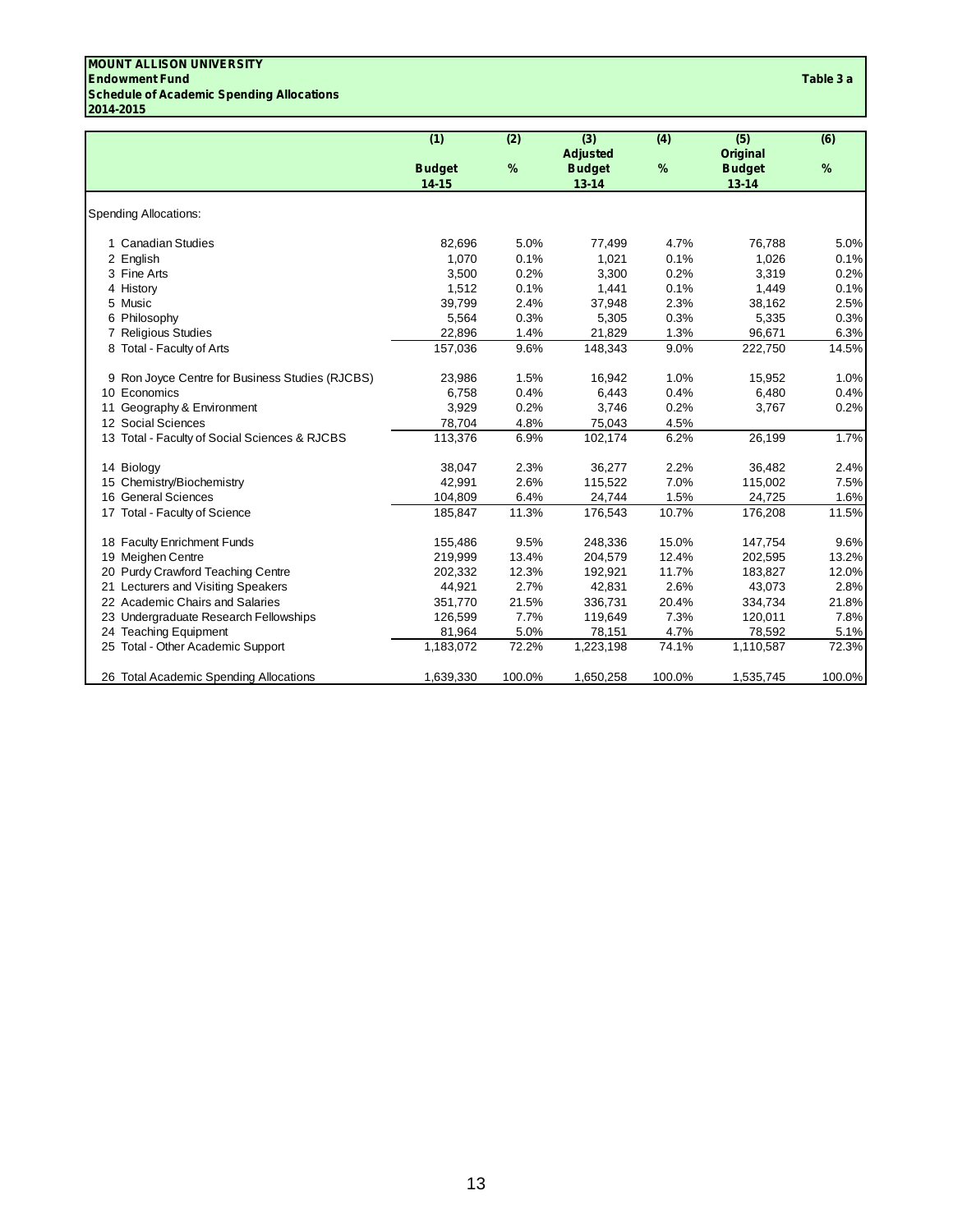# Section 4 Special Program Operating Fund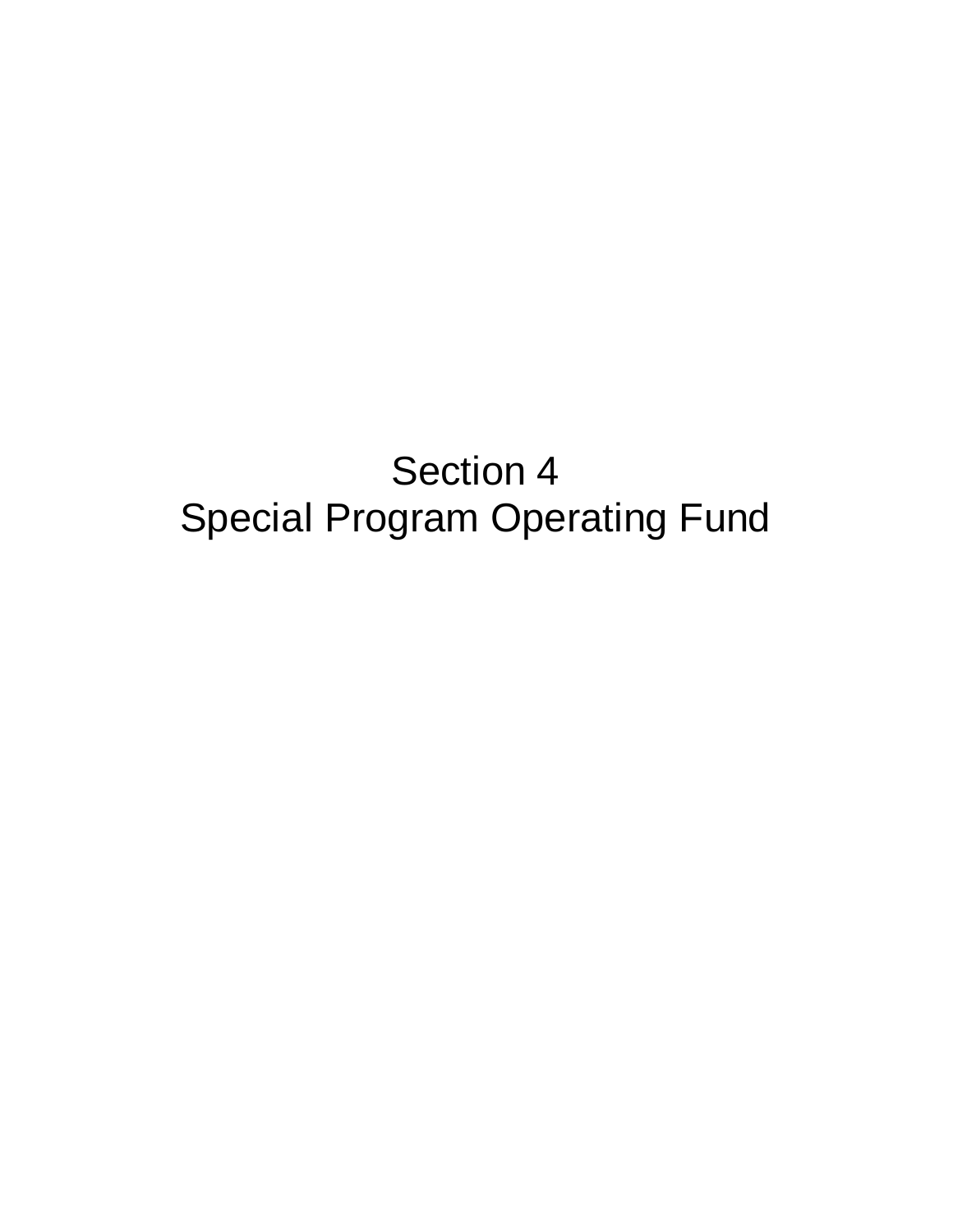**MOUNT ALLISON UNIVERSITY Special Program Operating Fund Table 4 Schedule of Funds Available & Funds to be Expended 2014-2015**

|                               |                                                  | (1)           | (1)           | (3)       | (4)            |
|-------------------------------|--------------------------------------------------|---------------|---------------|-----------|----------------|
| <b>University Advancement</b> |                                                  |               |               |           |                |
|                               |                                                  | <b>Budget</b> | <b>Budget</b> | Projected | <b>Actuals</b> |
|                               |                                                  | $14 - 15$     | $13 - 14$     | $13 - 14$ | $12 - 13$      |
|                               | Revenue & Interfund Transfers                    |               |               |           |                |
| 1                             | From Operating Fund For Fundraising              | 454           | 446           | 446       | 444            |
| 2                             | From Operating Fund For Marketing/Communications | 529           | 542           | 542       | 481            |
| 3                             | From Endowment Fund                              | 512           | 512           | 512       | 426            |
| 4                             | From Special Purpose Fund                        | 200           | 200           | 200       | 297            |
| 5                             | Revenue                                          | 113           | 79            | 138       | 158            |
| 6                             | <b>Total Revenue and Transfers</b>               | 1,808         | 1,779         | 1,838     | 1,806          |
| Expenditures                  |                                                  |               |               |           |                |
| 7                             | <b>Salaries &amp; Benefits</b>                   | 1,236         | 1,264         | 1,264     | 1,169          |
| 8                             | Supplies & Materials                             | 228           | 219           | 219       | 243            |
| 9                             | <b>Contracted Services</b>                       | 217           | 176           | 176       | 246            |
| 10                            | Equipment & Maintenance                          | 13            | 14            | 14        | 8              |
| 11                            | Travel                                           | 96            | 90            | 60        | 73             |
| 12                            | Other Expenses                                   | 18            | 16            | 27        | 23             |
| 13                            | <b>Total Expenditures</b>                        | 1,808         | 1,779         | 1,760     | 1,762          |
| 14                            | Internal Cost Recoveries Expenses                |               |               | 34        | 44             |
| 15                            | <b>Total Net Expenditures</b>                    | 1,808         | 1,779         | 1,794     | 1,806          |
| 16                            | Surplus(deficit)                                 |               |               | 44        |                |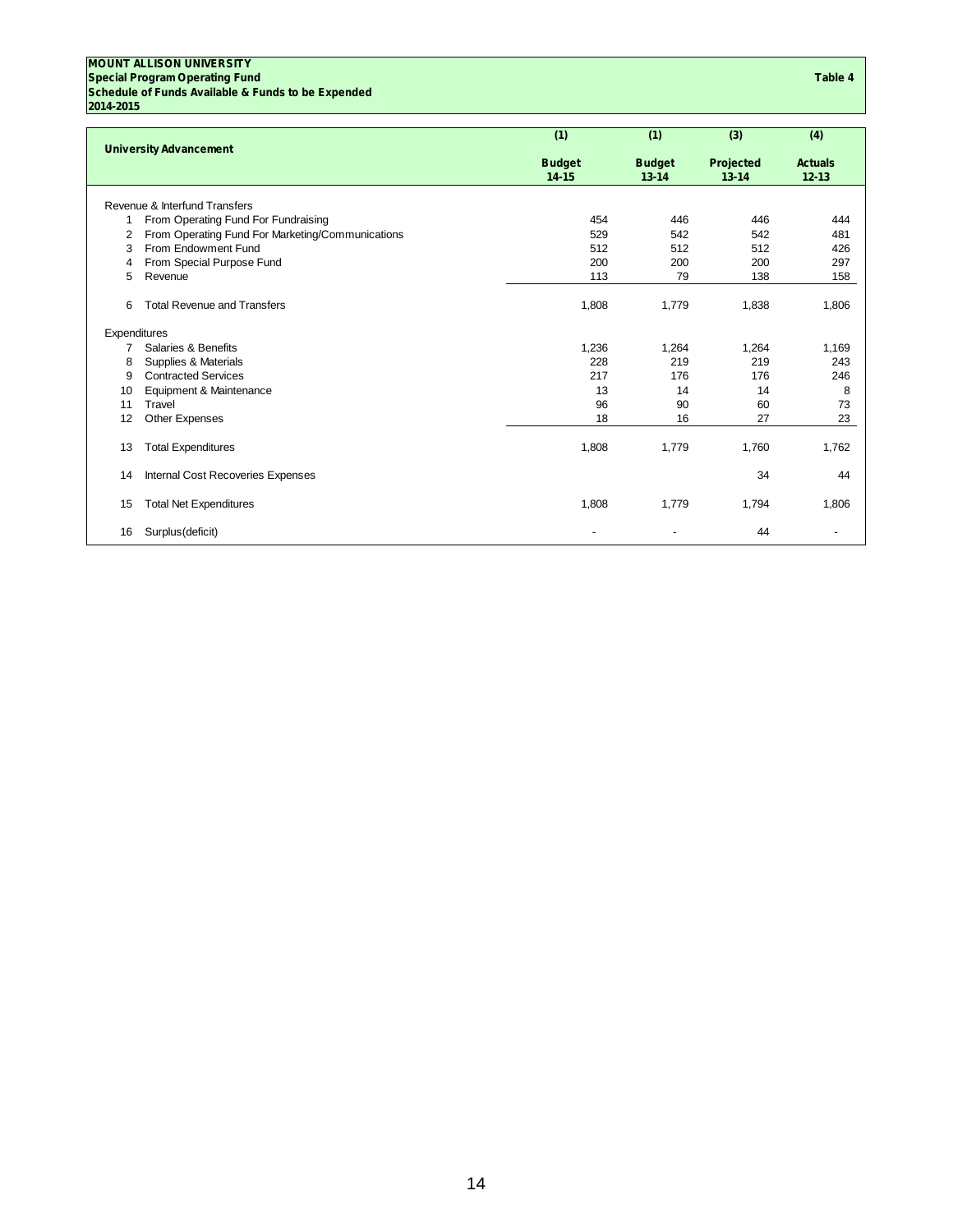Section 5 Appendices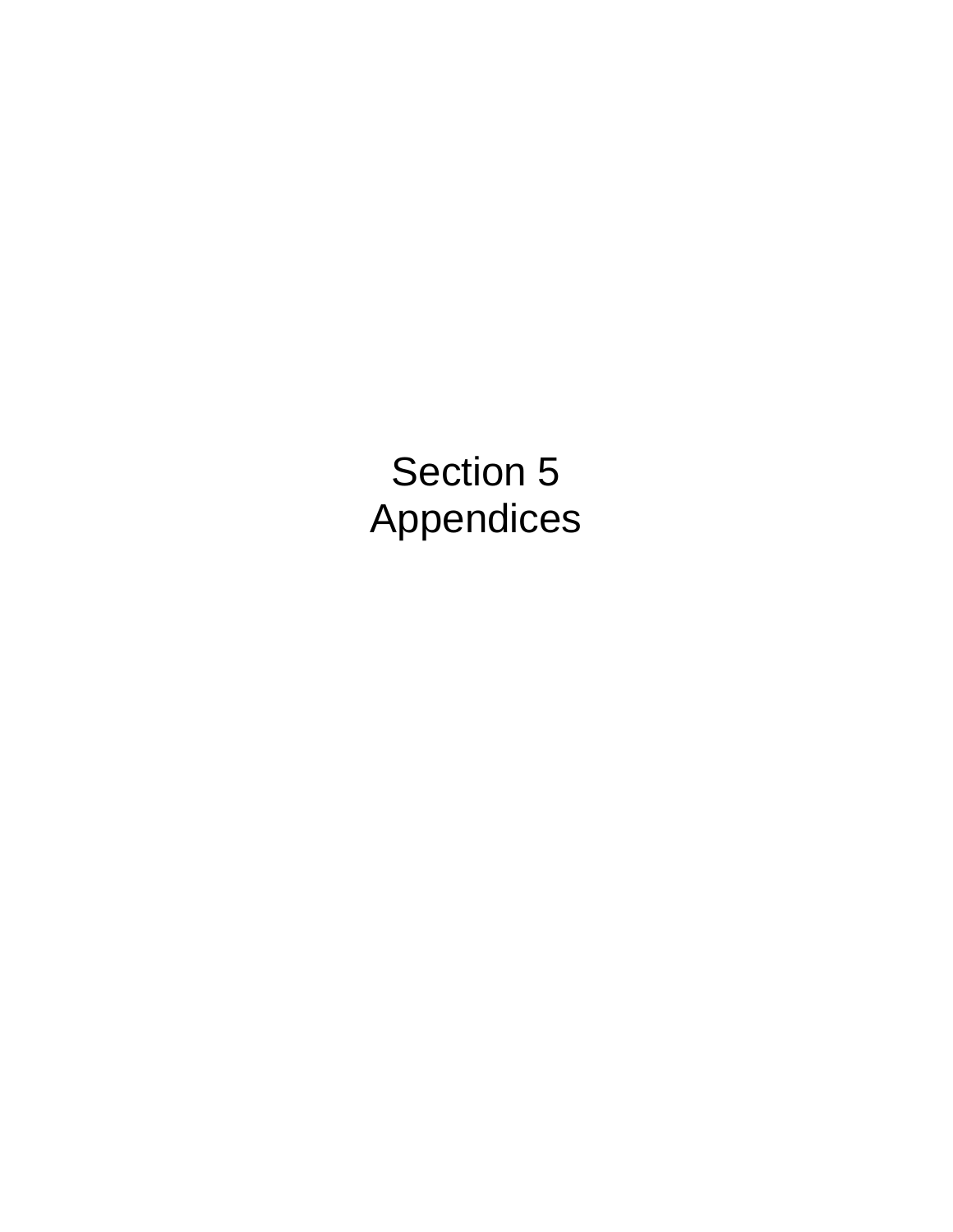#### **MOUNT ALLISON UNIVERSITY Schedule of Ancillary Fees App. A 2014-2015**

|                                                                  | 2013-14 | 2014-15 | <b>Mountie</b><br><b>Money</b> | 2014-15<br><b>Total</b> | \$ Increase<br>(excl MM) | <b>Increase</b><br>$\%$ |
|------------------------------------------------------------------|---------|---------|--------------------------------|-------------------------|--------------------------|-------------------------|
| <b>Accommodation</b>                                             |         |         |                                |                         |                          |                         |
| Ensuite                                                          | 5,942   | 6,239   |                                | 6,239                   | 297                      | 5.0%                    |
| Super single                                                     | 5,608   | 5,888   |                                | 5,888                   | 280                      | 5.0%                    |
| Single                                                           | 5,312   | 5,578   |                                | 5,578                   | 266                      | 5.0%                    |
| Double ensuite                                                   | 4,993   | 5,243   |                                | 5,243                   | 250                      | 5.0%                    |
| Double                                                           | 4,531   | 4,758   |                                | 4,758                   | 227                      | 5.0%                    |
| Triple ensuite                                                   | 4,154   | 4,362   |                                | 4,362                   | 208                      | 5.0%                    |
| MASSIE, single term (double)                                     | 2,266   | 2,379   |                                | 2,379                   | 113                      | 5.0%                    |
| Dining Hall                                                      |         |         |                                |                         |                          |                         |
| Unlimited meal plan                                              | 4,250   | 4,378   | 100                            | 4,478                   | 128                      | 3.0%                    |
| MASSIE, single term - Unlimited meal plan                        | 2,125   | 2,189   | 25                             | 2,214                   | 64                       | 3.0%                    |
| <b>Services Fee</b>                                              |         |         |                                |                         |                          |                         |
| Cable, phone, high speed internet, laundry, mini-fridge          | 559     | 576     |                                |                         | 17                       | 3.1%                    |
| Cable, phone, high speed internet, laundry, mini-fridge (MASSIE) | 280     | 288     |                                |                         | 9                        | 3.1%                    |
| <b>Total Residence Fees</b>                                      |         |         |                                |                         |                          |                         |
| Ensuite / Unlimited meal plan / services                         | 10,751  | 11,193  | 100                            | 11,293                  | 442                      | 4.1%                    |
| Super single / Unlimited meal plan / services                    | 10,417  | 10,842  | 100                            | 10,942                  | 425                      | 4.1%                    |
| Single / Unlimited meal plan / services                          | 10,121  | 10,531  | 100                            | 10,631                  | 410                      | 4.1%                    |
| Double ensuite/ Unlimited meal plan / services                   | 9,802   | 10,196  | 100                            | 10,296                  | 394                      | 4.0%                    |
| Double / Unlimited meal plan / services                          | 9,340   | 9,711   | 100                            | 9,811                   | 371                      | 4.0%                    |
| Triple ensuite / Unlimited meal plan / services                  | 8,963   | 9,316   | 100                            | 9,416                   | 353                      | 3.9%                    |
| Fall MASSIE, single term / Unlimited meal plan / services        | 4,670   | 4,856   | 25                             | 4,881                   | 186                      | 4.0%                    |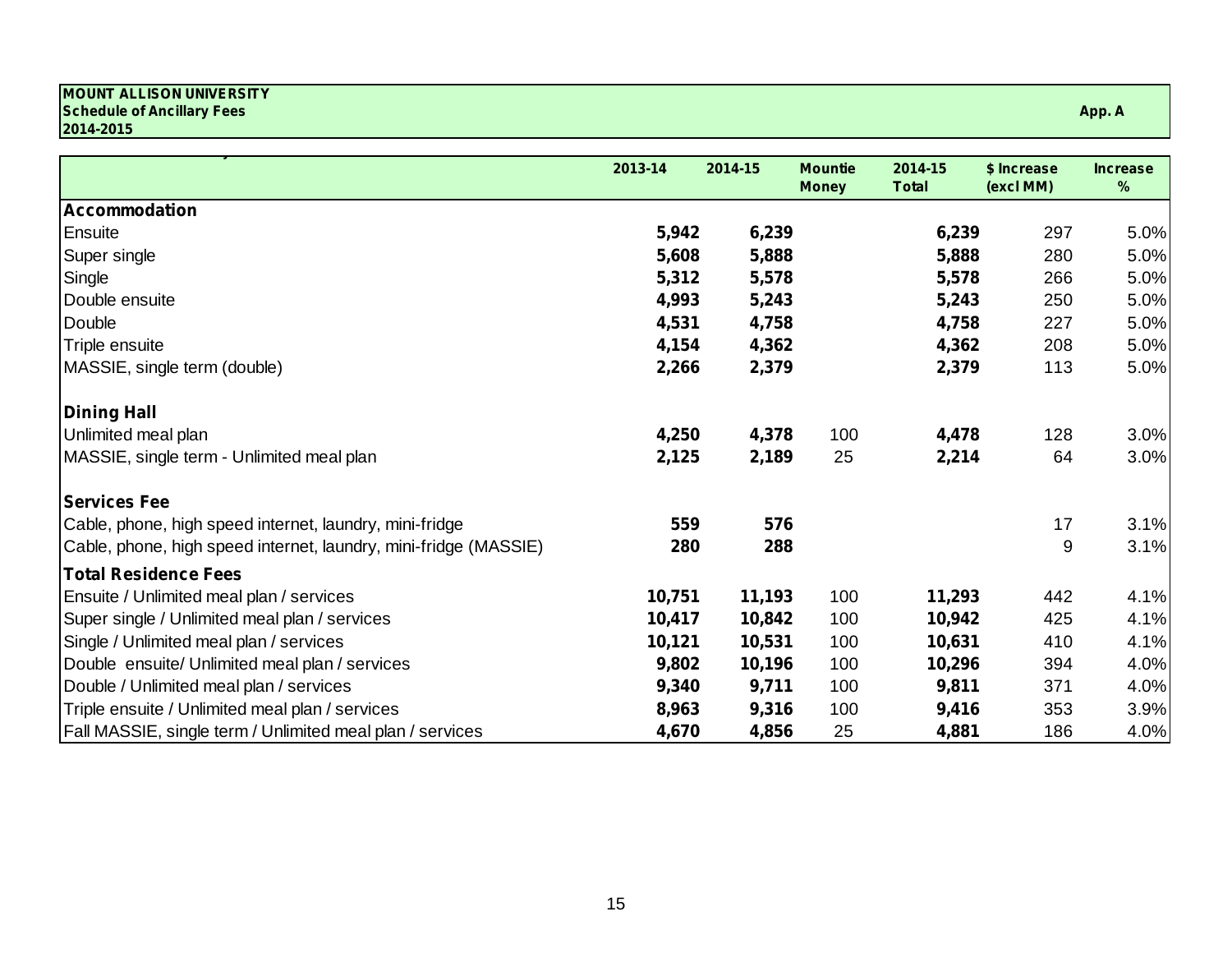#### **Maritime Provinces Higher Education Commission**

#### Table A: Undergraduate Arts and Sciences Full-time<sup>1</sup> Tuition Fees and Provincial Tuition Rebates/Bursaries 2013-2014

|                                    |                          | <b>Undergraduate Arts</b> |                     |                                                            | <b>Undergraduate Sciences</b> |                           |                     |                                                            |                                                                                                                                                                                                                                                                                                                                                                                                               |                                    |
|------------------------------------|--------------------------|---------------------------|---------------------|------------------------------------------------------------|-------------------------------|---------------------------|---------------------|------------------------------------------------------------|---------------------------------------------------------------------------------------------------------------------------------------------------------------------------------------------------------------------------------------------------------------------------------------------------------------------------------------------------------------------------------------------------------------|------------------------------------|
|                                    | International            |                           |                     |                                                            |                               | <b>Provincial Tuition</b> |                     |                                                            |                                                                                                                                                                                                                                                                                                                                                                                                               |                                    |
|                                    | <b>Full-time Tuition</b> |                           |                     | Percent change from Students Full-time Percent change from | <b>Full-time Tuition</b>      |                           |                     | Percent change from Students Full-time Percent change from |                                                                                                                                                                                                                                                                                                                                                                                                               | <b>Rebates/Bursaries</b>           |
|                                    | Fees                     | 2012-2013                 | <b>Tuition Fees</b> | 2012-2013                                                  | Fees                          | 2012-2013                 | <b>Tuition Fees</b> | 2012-2013                                                  |                                                                                                                                                                                                                                                                                                                                                                                                               |                                    |
|                                    | Ś.                       |                           |                     |                                                            | Ŝ                             |                           | ς                   |                                                            |                                                                                                                                                                                                                                                                                                                                                                                                               |                                    |
| <b>New Brunswick</b>               |                          |                           |                     |                                                            |                               |                           |                     |                                                            |                                                                                                                                                                                                                                                                                                                                                                                                               |                                    |
| <b>Mount Allison University</b>    | 7,245                    | 2.11%                     | 15,215              | 2.11%                                                      | 7,245                         | 2.11%                     | 15,215              | 2.11%                                                      |                                                                                                                                                                                                                                                                                                                                                                                                               |                                    |
| St. Thomas University              | 5,195                    | 5.06%                     | 13,005              | 1.17%                                                      | n/a                           | n/a                       | n/a                 | n/a                                                        |                                                                                                                                                                                                                                                                                                                                                                                                               |                                    |
| Université de Moncton              | 5,441                    | 2.82%                     | 9,971               | 11.13%                                                     | 5,441                         | 2.82%                     | 9,971               | 11.13%                                                     |                                                                                                                                                                                                                                                                                                                                                                                                               |                                    |
| University of New Brunswick        | 6,007                    | 2.56%                     | 13,282              | 2.31%                                                      | 6,007                         | 2.56%                     | 13,282              | 2.31%                                                      |                                                                                                                                                                                                                                                                                                                                                                                                               |                                    |
| <b>Nova Scotia</b>                 |                          |                           |                     |                                                            |                               |                           |                     |                                                            |                                                                                                                                                                                                                                                                                                                                                                                                               |                                    |
| Acadia University                  | 7,270                    | 3.00%                     | 14,553              | 4.00%                                                      | 7,270                         | 3.00%                     | 14,553              | 4.00%                                                      |                                                                                                                                                                                                                                                                                                                                                                                                               |                                    |
| <b>Atlantic School of Theology</b> | n/a                      | n/a                       | n/a                 | n/a                                                        | n/a                           | n/a                       | n/a                 | n/a                                                        |                                                                                                                                                                                                                                                                                                                                                                                                               |                                    |
| Cape Breton University             | 6,190                    | 3.00%                     | 12,490              | 2.97%                                                      | 6,190                         | 3.00%                     | 12,490              | 2.97%                                                      | <b>Tuition rebate</b>                                                                                                                                                                                                                                                                                                                                                                                         | <b>Tuition rebate</b><br>full-time |
| Dalhousie University               | 6,588                    | 3.01%                     | 14,790              | 3.01%                                                      | 7,476                         | 3.02%                     | 15,678              | 3.02%                                                      | full-time                                                                                                                                                                                                                                                                                                                                                                                                     |                                    |
| Mount Saint Vincent University     | 6,067                    | 3.00%                     | 11,969              | 3.49%                                                      | 6,397                         | 3.00%                     | 12,463              | 4.86%                                                      | Nova Scotia                                                                                                                                                                                                                                                                                                                                                                                                   | out-of-province                    |
| N.S. College of Art & Design       | 6,000                    | 2.88%                     | 13,248              | 2.99%                                                      | n/a                           | n/a                       | n/a                 | n/a                                                        | Residents <sup>2</sup>                                                                                                                                                                                                                                                                                                                                                                                        | students <sup>2</sup>              |
| Saint Mary's University            | 6,100                    | 3.04%                     | 12,500              | 4.52%                                                      | 6,100                         | 3.04%                     | 12,500              | 4.52%                                                      |                                                                                                                                                                                                                                                                                                                                                                                                               |                                    |
| St. Francis Xavier University      | 6,780                    | 2.99%                     | 13,560              | 2.99%                                                      | 6,780                         | 2.99%                     | 13,560              | 2.99%                                                      | \$1,283                                                                                                                                                                                                                                                                                                                                                                                                       | \$261                              |
| University of King's College       | 6,588                    | 3.00%                     | 14,790              | 3.01%                                                      | 7,476                         | 3.02%                     | 15,678              | 3.02%                                                      |                                                                                                                                                                                                                                                                                                                                                                                                               |                                    |
| Université Sainte-Anne             | 6,180                    | 3.00%                     | 8,540               | 3.02%                                                      | 6,880                         | 2.99%                     | 9,240               | 3.01%                                                      |                                                                                                                                                                                                                                                                                                                                                                                                               |                                    |
| <b>Prince Edward Island</b>        |                          |                           |                     |                                                            |                               |                           |                     |                                                            |                                                                                                                                                                                                                                                                                                                                                                                                               |                                    |
| University of Prince Edward Island | 5,360                    | 4.08%                     | 11,600              | 4.04%                                                      | 5,360                         | 4.08%                     | 11,600              | 4.04%                                                      | <b>Prince Edward Island offers resident students</b><br>when they first enter into postsecondary<br>education the \$2,200 George Coles Bursary.<br>Students in their 2nd, 3rd and 4th years are<br>eligible for Island Student Awards in the<br>amounts of \$400, \$600 and \$600<br>respectively; graduating students are<br>awarded an additional \$1,400 George Coles<br>Graduate Scholarship <sup>3</sup> |                                    |

Source: Data provided by the institutions; tuition fees are unadjusted and unweighted.

n/a: not applicable

<sup>1</sup> Full-time is defined as full course load.

<sup>2</sup> Nova Scotia offers students who are residents of the province a credit rebate on their tuition up to \$1,283; and out-of-province students may receive up to \$261 in tuition rebates. These rebates are not deducted from t

<sup>3</sup> Prince Edward Island offers resident students when they first enter into postsecondary education the \$2,200 George Coles Bursary . Students in their 2nd, 3rd and 4th years are eligible for Island Student Awards in the